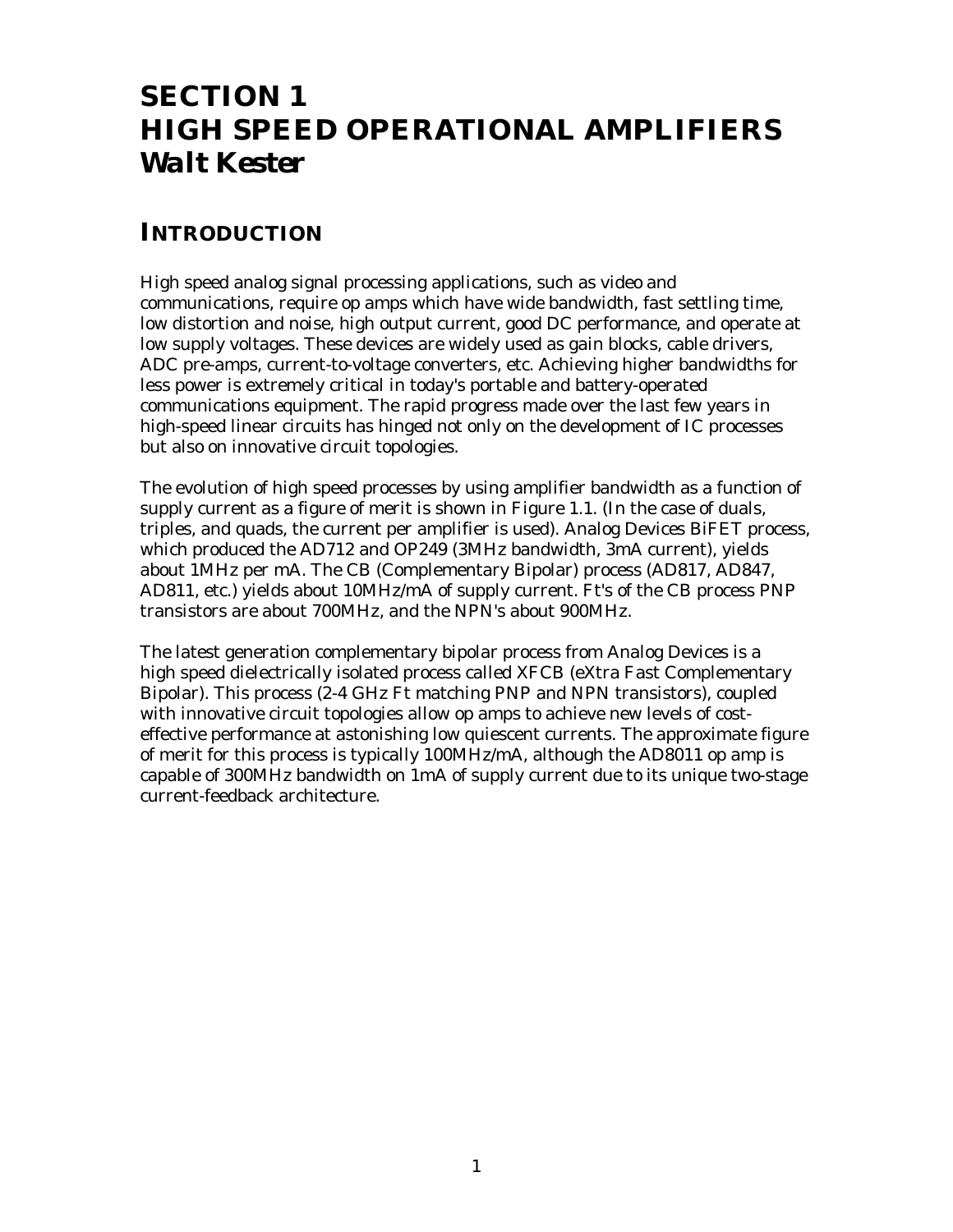

In order to select intelligently the correct op amp for a given application, an understanding of the various op amp topologies as well as the tradeoffs between them is required. The two most widely used topologies are voltage feedback (VFB) and current feedback (CFB). The following discussion treats each in detail and discusses the similarities and differences.

## **VOLTAGE FEEDBACK (VFB) OP AMPS**

A voltage feedback (VFB) op amp is distinguished from a current feedback (CFB) op amp by circuit topology. The VFB op amp is certainly the most popular in low frequency applications, but the CFB op amp has some advantages at high frequencies. We will discuss CFB in detail later, but first the more traditional VFB architecture.

Early IC voltage feedback op amps were made on "all NPN" processes. These processes were optimized for NPN transistors, and the "lateral" PNP transistors had relatively poor performance. Lateral PNPs were generally only used as current sources, level shifters, or for other non-critical functions. A simplified diagram of a typical VFB op amp manufactured on such a process is shown in Figure 1.2.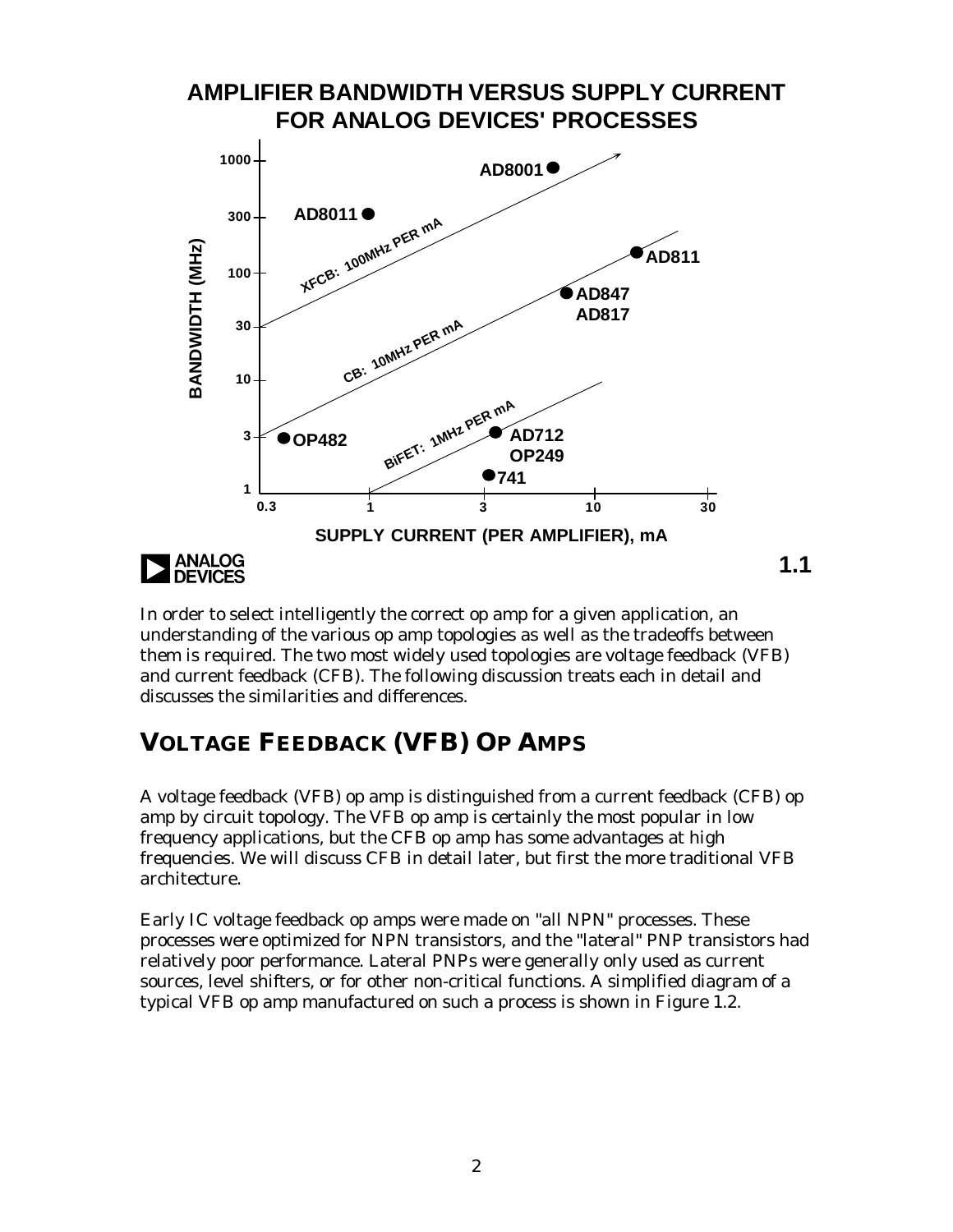

The input stage is a differential pair consisting of either a bipolar pair (Q1, Q2) or a FET pair. This " $g_{m}$ " (transconductance) stage converts the small-signal differential input voltage, v, into a current, i, i.e., it's transfer function is measured in units of conductance, 1/Ω, (or mhos). The small signal emitter resistance,  $r_{\text{e}}$ , is approximately equal to the reciprocal of the small-signal  $g_m$ . The formula for the small-signal  $g_{\rm m}$  of a single bipolar transistor is given by the following equation:

$$
g_{\mathbf{m}} = \frac{1}{r_{\mathbf{e}}} = \frac{q}{kT} (I_C) = \frac{q}{kT} \left(\frac{I_T}{2}\right), \text{ or}
$$

$$
g_{\mathbf{m}} \approx \left(\frac{1}{26mV}\right)\left(\frac{I_T}{2}\right).
$$

I<sub>T</sub> is the differential pair tail current, I<sub>C</sub> is the collector bias current (I<sub>C</sub> = I<sub>T</sub>/2), q is the electron charge, k is Boltzmann's constant, and T is absolute temperature. At +25°C,  $V_T = kT/q = 26mV$  (often called the Thermal Voltage,  $V_T$ ).

As we will see shortly, the amplifier unity gain-bandwidth product,  $f_{\mathbf{u}}$ , is equal to  $g_{\rm m}/2\pi C$ p, where the capacitance Cp is used to set the dominant pole frequency. For this reason, the tail current, I<sub>T</sub>, is made proportional to absolute temperature (PTAT). This current tracks the variation in  $r_e$  with temperature thereby making  $g<sub>m</sub>$  independent of temperature. It is relatively easy to make Cp reasonably constant over temperature.

The output of one side of the  $g_m$  stage drives the emitter of a lateral PNP transistor (Q3). It is important to note that Q3 is not used to amplify the signal, only to level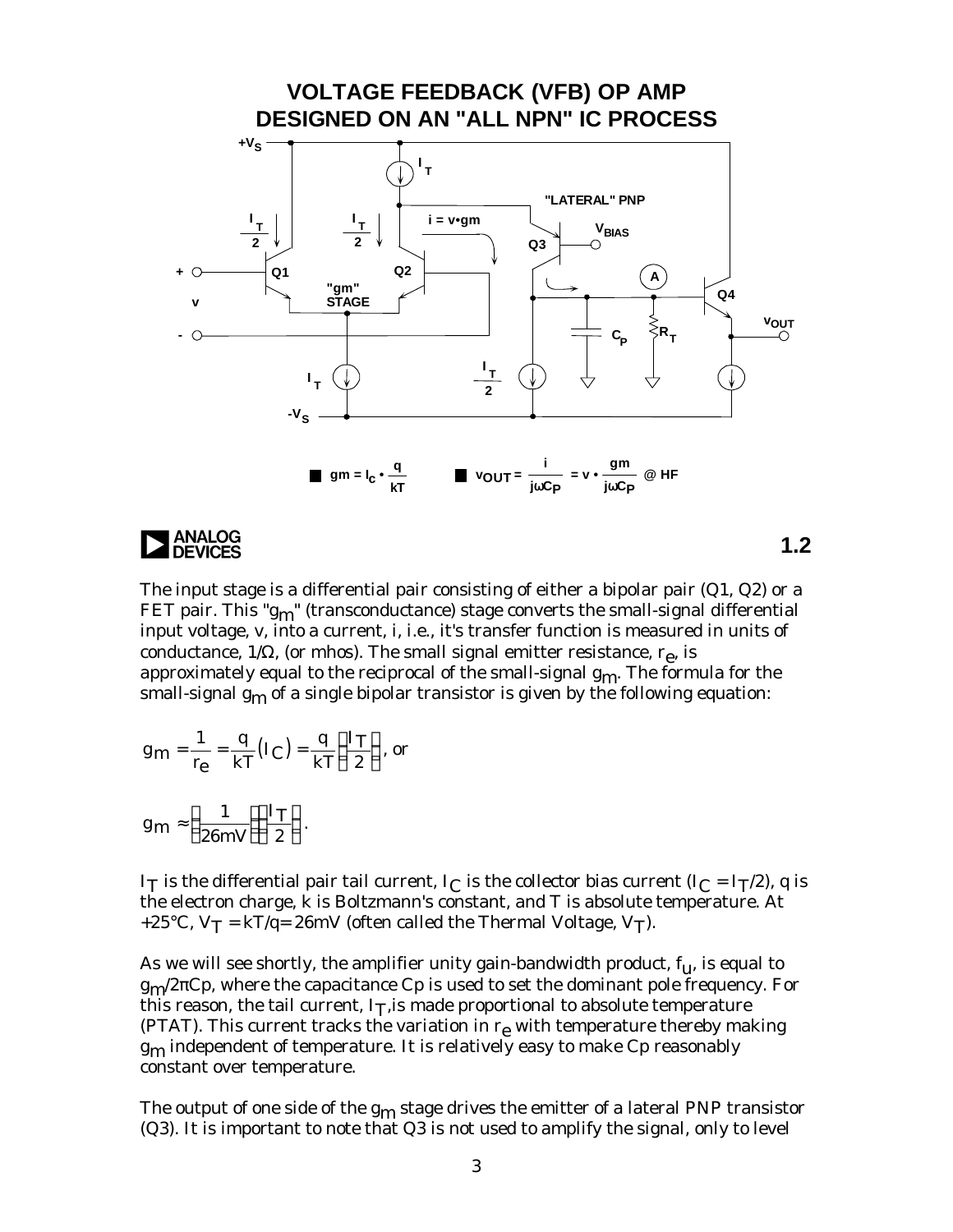shift, i.e., the signal current variation in the collector of Q2 appears at the collector of Q3. The output collector current of Q3 develops a voltage across high impedance node A. Cp sets the dominant pole of the frequency response. Emitter follower Q4 provides a low impedance output.

The effective load at the high impedance node A can be represented by a resistance,  $R<sub>T</sub>$ , in parallel with the dominant pole capacitance,  $C<sub>p</sub>$ . The small-signal output voltage,  $v_{\text{out}}$ , is equal to the small-signal current, i, multiplied by the impedance of the parallel combination of  $R<sub>T</sub>$  and Cp.

Figure 1.3 shows a simple model for the single-stage amplifier and the corresponding Bode plot. The Bode plot is constructed on a log-log scale for convenience.



**MODEL AND BODE PLOT FOR A VFB OP AMP**

The low frequency breakpoint,  $\rm f_{0}$ ,is given by:

$$
f_{o}=\frac{1}{2\pi R_{T}Cp}.
$$

Note that the high frequency response is determined solely by  $g_m$  and Cp:

$$
v_{out} = v \cdot \frac{g_m}{j\omega Cp}.
$$

The unity gain-bandwidth frequency,  $f_{u}$ , occurs where  $|v_{out}| = |v|$ . Solving the above equation for  $f_{u}$ , assuming  $|v_{out}| = |v|$ :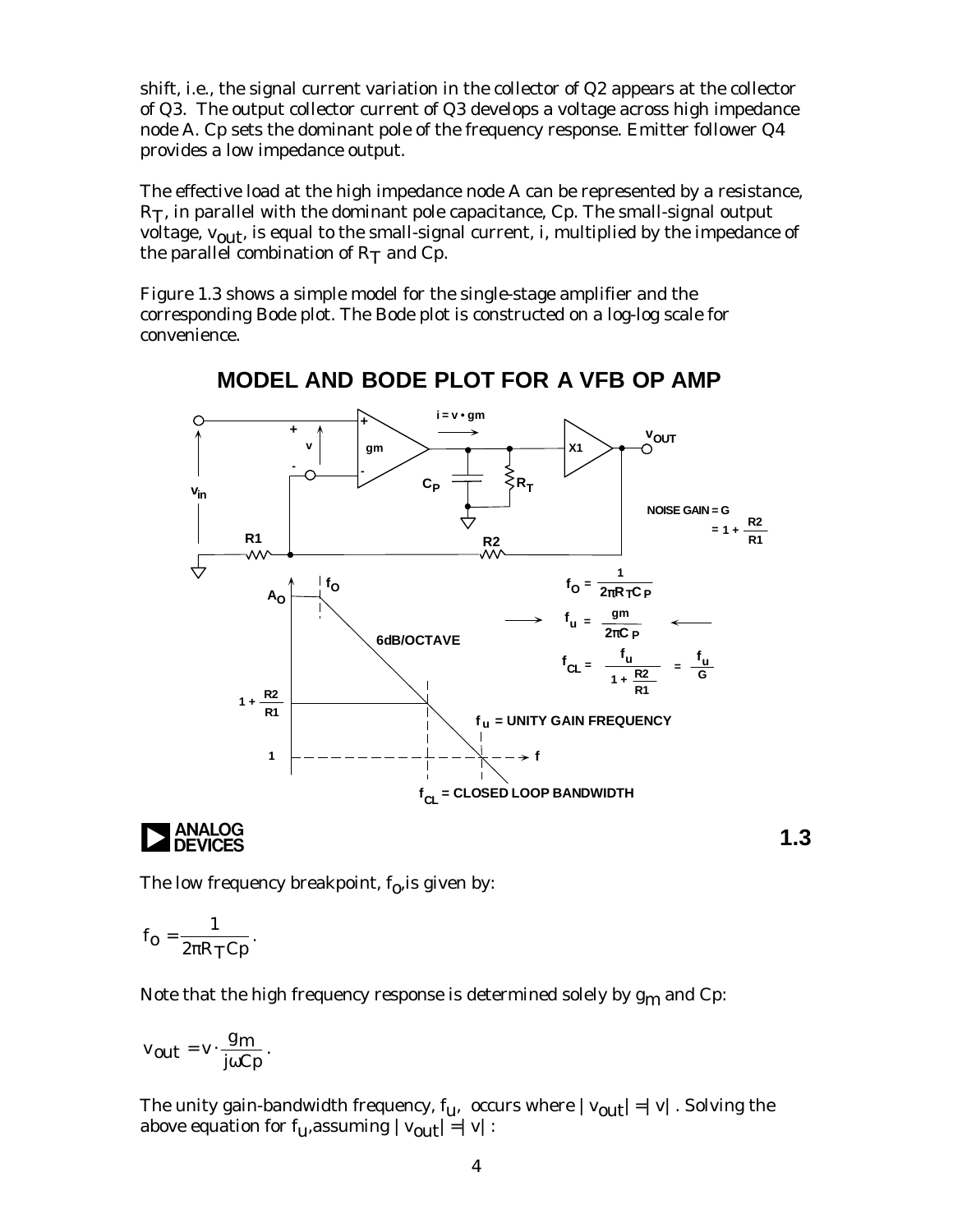$$
f_{u} = \frac{g_{m}}{2\pi Cp}.
$$

We can use feedback theory to derive the closed-loop relationship between the circuit's signal input voltage,  $v_{in}$ , and it's output voltage,  $v_{out}$ :

$$
\frac{\mathbf{v}_{out}}{\mathbf{v}_{in}} = \frac{1 + \frac{R2}{R1}}{1 + \frac{j\omega Cp}{g_m} \left(1 + \frac{R2}{R1}\right)}.
$$

At the op amp 3dB closed-loop bandwidth frequency,  $f_{cl}$ , the following is true:

$$
\frac{2\pi f_{\text{cl}}\text{Cp}}{g_{\text{m}}}\left(1+\frac{R2}{R1}\right) = 1, \text{ and hence}
$$
\n
$$
f_{\text{cl}} = \frac{g_{\text{m}}}{2\pi\text{Cp}}\left(\frac{1}{1+\frac{R2}{R1}}\right), \text{ or}
$$
\n
$$
f_{\text{cl}} = \frac{f_{\text{u}}}{R2}.
$$

R

 $1 + \frac{R2}{R}$ 

R 1 This demonstrates a fundamental property of VFB op amps: *The closed-loop bandwidth multiplied by the closed-loop gain is a constant*, i.e., the VFB op amp exhibits a constant gain-bandwidth product over most of the usable frequency range.

Some VFB op amps (called *de-compensated*) are unstable at unity gain and are designed to be operated at some minimum amount of closed-loop gain. For these op amps, the gain-bandwidth product is still relatively constant over the region of allowable gain.

Now, consider the following typical example:  $I_T = 100 \mu A$ ,  $C_p = 2pF$ . We find that:

$$
g_m = \frac{I_T / 2}{V_T} = \frac{50 \mu A}{26 mV} = \frac{1}{520 \Omega}
$$

$$
f_{\text{u}} = \frac{g_{\text{m}}}{2\pi C \text{p}} = \frac{1}{2\pi (520)(2 \cdot 10^{-12})} = 153 \text{MHz}.
$$

Now, we must consider the large-signal response of the circuit. The slew-rate, SR, is simply the total available charging current,  $I_T/2$ , divided by the dominant pole capacitance, Cp. For the example under consideration,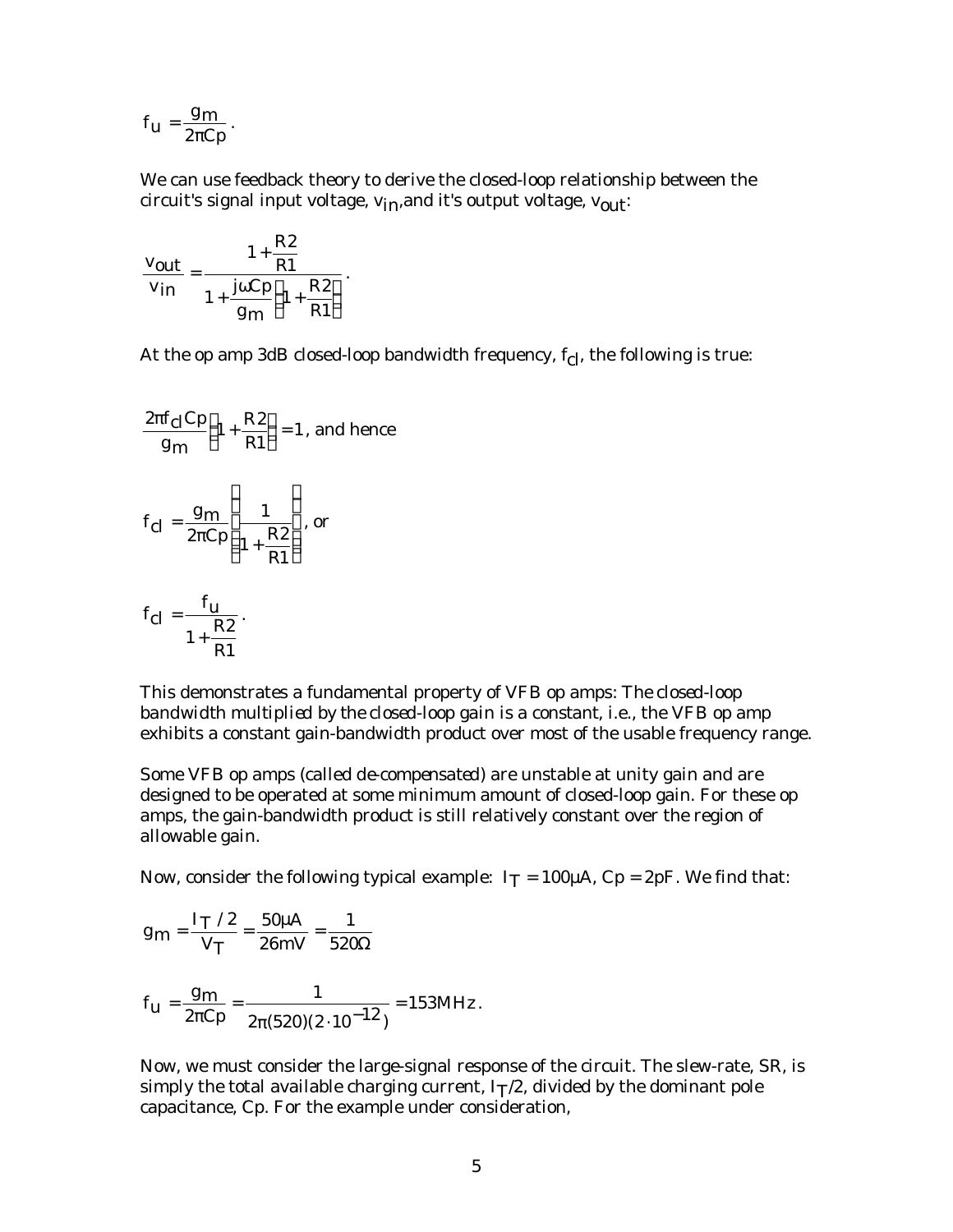$$
I = C\frac{dv}{dt}, \frac{dv}{dt} = SR, SR = \frac{I}{C}
$$

$$
SR = \frac{I_T / 2}{Cp} = \frac{50\mu A}{2pF} = 25V / \mu s.
$$

The full-power bandwidth (FPBW) of the op amp can now be calculated from the formula:

$$
\text{FPBW} = \frac{\text{SR}}{2\pi\text{A}} = \frac{25 \text{V} / \mu\text{s}}{2\pi \cdot 1 \text{V}} = 4 \text{MHz},
$$

where A is the peak amplitude of the output signal. If we assume a 2V peak-to-peak output sinewave (certainly a reasonable assumption for high speed applications), then we obtain a FPBW of only 4MHz, even though the small-signal unity gainbandwidth product is 153MHz! For a 2V p-p output sinewave, distortion will begin to occur much lower than the actual FPBW frequency. We must increase the SR by a factor of about 40 in order for the FPBW to equal 153MHz. The only way to do this is to increase the tail current,  $I_T$ , of the input differential pair by the same factor. This implies a bias current of 4mA in order to achieve a FPBW of 160MHz. We are assuming that Cp is a fixed value of 2pF and cannot be lowered by design.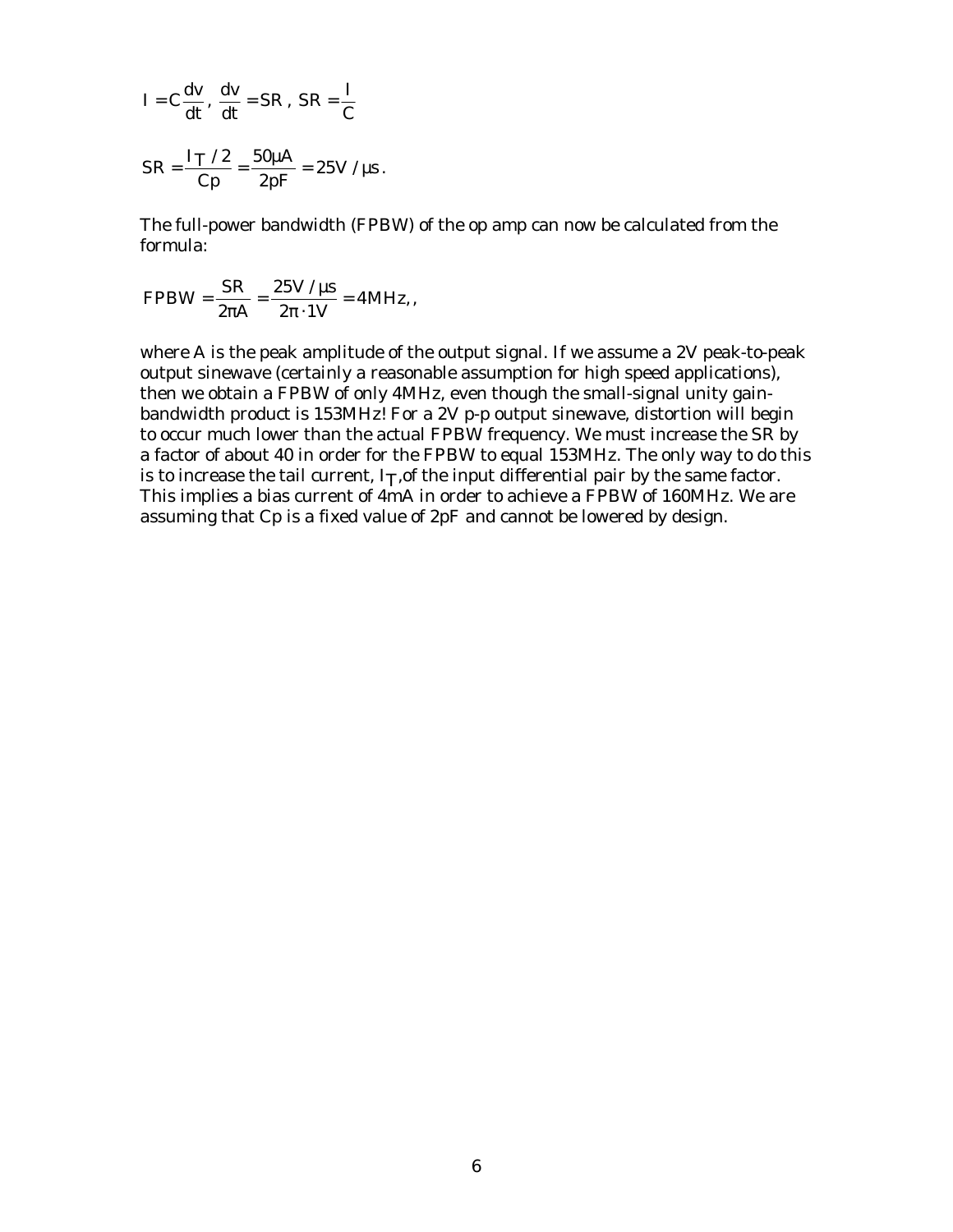### **VFB OP AMP BANDWIDTH AND SLEW RATE CALCULATION**



In practice, the FPBW of the op amp should be approximately 5 to 10 times the maximum output frequency in order to achieve acceptable distortion performance (typically 55-80dBc @ 5 to 20MHz, but actual system requirements vary widely).

Notice, however, that increasing the tail current causes a proportional increase in  $g_{\rm m}$  and hence  $f_{\rm u}$ . In order to prevent possible instability due to the large increase in  $f_{11}$ ,  $g_{m}$  can be reduced by inserting resistors in series with the emitters of Q1 and Q2 (this technique, called *emitter degeneration*, also serves to linearize the gm transfer function and lower distortion).

A major inefficiency of conventional bipolar voltage feedback op amps is their inability to achieve high slew rates without proportional increases in quiescent current (assuming that Cp is fixed, and has a reasonable minimum value of 2 or 3pF). This of course is not meant to say that high speed op amps designed using this architecture are deficient, it's just that there are circuit design techniques available which allow equivalent performance at lower quiescent currents. This is extremely important in portable battery operated equipment where every milliwatt of power dissipation is critical.

#### **VFB Op Amps Designed on Complementary Bipolar Processes**

With the advent of complementary bipolar (CB) processes having high quality PNP transistors as well as NPNs, VFB op amp configurations such as the one shown in the simplified diagram (Figure 1.5) became popular.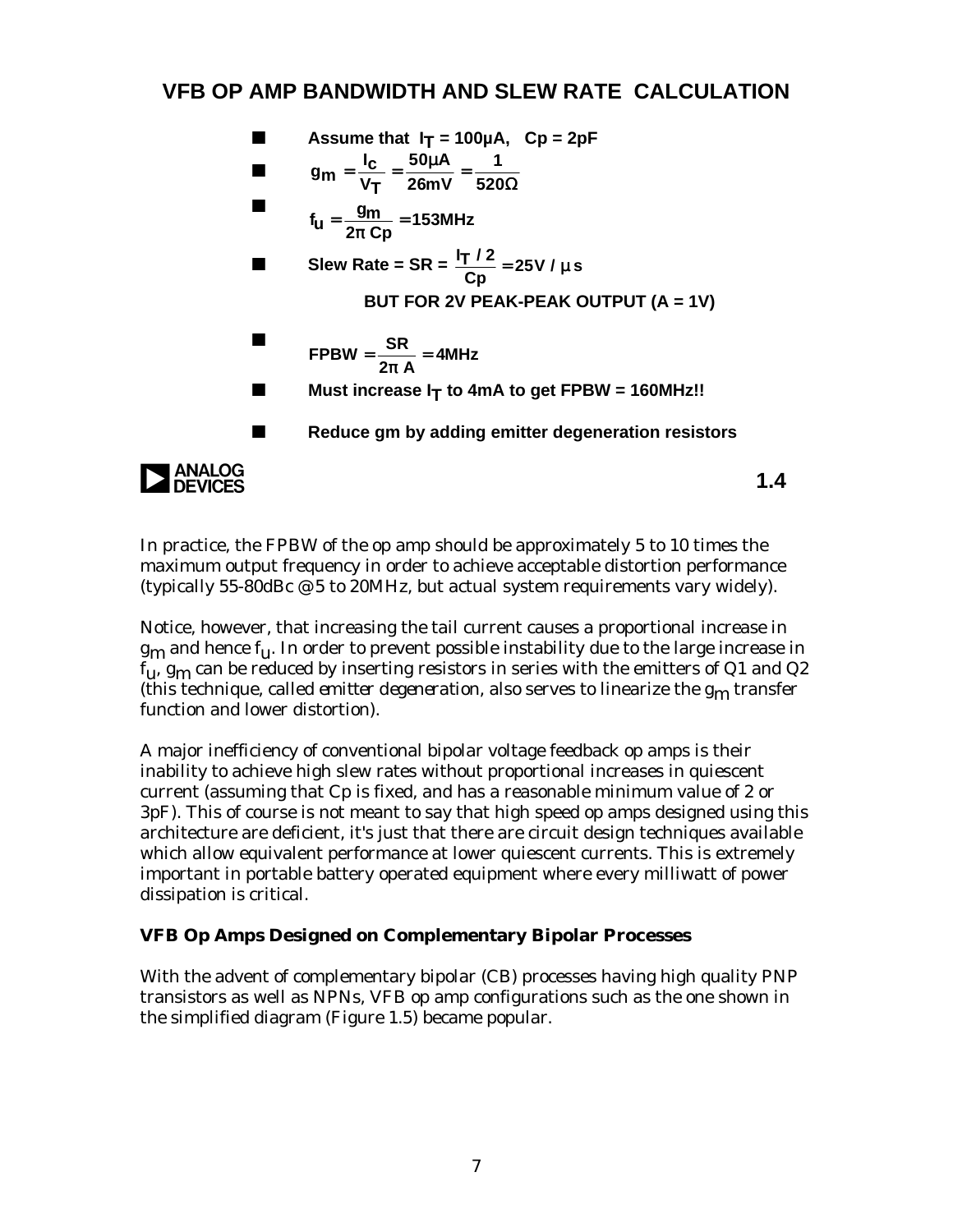**VFB OP AMP USING TWO GAIN STAGES**



**ANALOG**<br>**DEVICES** 

**1.5**

Notice that the input differential pair (Q1, Q2) is loaded by a current mirror (Q3 and D1). We show D1 as a diode for simplicity, but it is actually a diode-connected PNP transistor (matched to Q3) with the base and collector connected to each other. This simplification will be used in many of the circuit diagrams to follow in this section. The common emitter transistor, Q4, provides a *second* voltage gain stage. Since the PNP transistors are fabricated on a complementary bipolar process, they are high quality and matched to the NPNs and suitable for voltage gain. The dominant pole of the amplifier is set by Cp, and the combination of the gain stage,Q4, and Cp is often referred to as a *Miller Integrator*. The unity-gain output buffer is usually a complementary emitter follower.

The model for this two-stage VFB op amp is shown in Figure 1.6. Notice that the unity gain-bandwidth frequency,  $f_{11}$ , is still determined by the  $g_{m}$  of the input stage and the dominant pole capacitance, Cp. The second gain stage increases the DC open-loop gain, but the maximum slew rate is still limited by the input stage tail current:  $SR = I_T/Cp$ .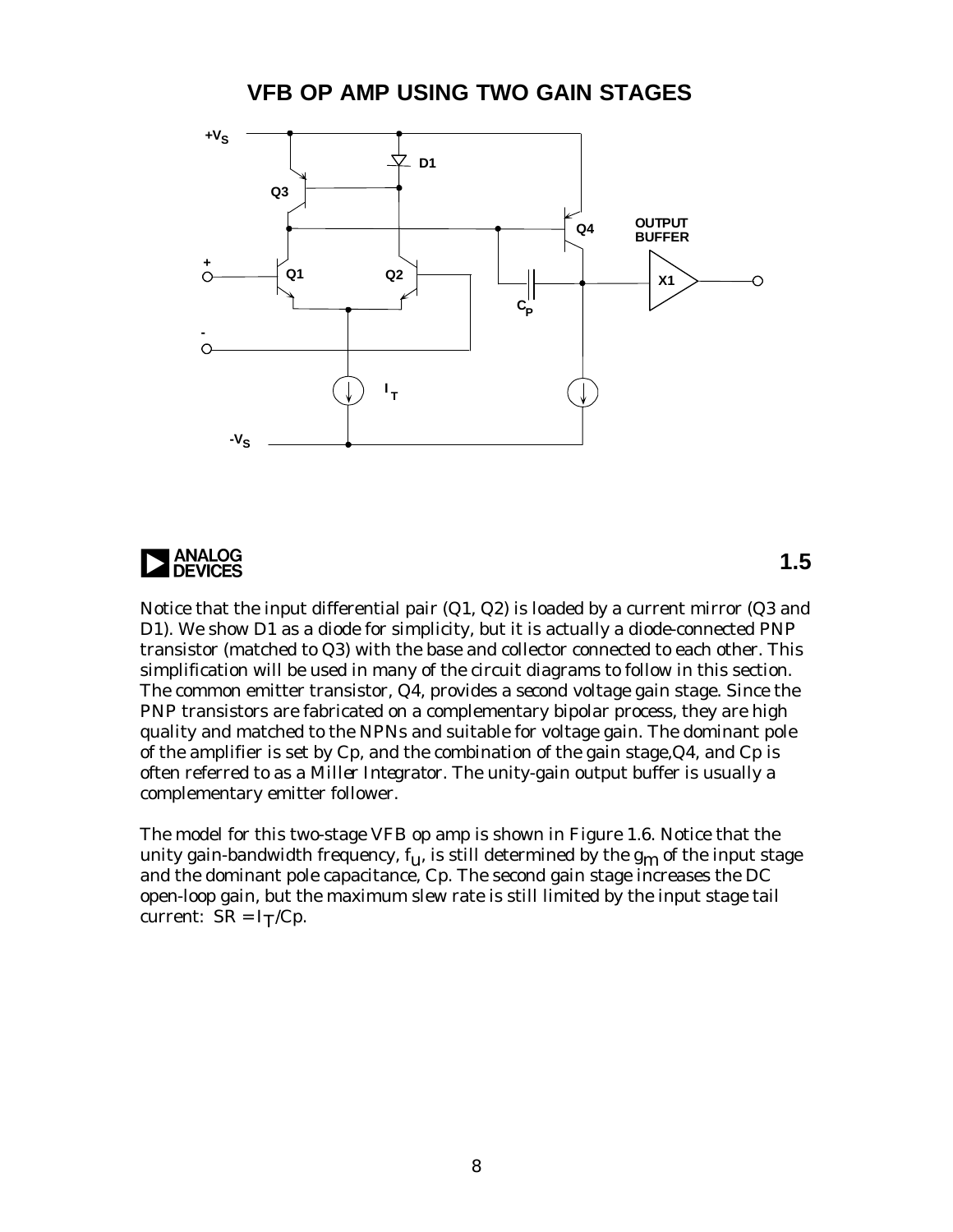### **MODEL FOR TWO STAGE VFB OP AMP**



**ANALOG<br>DEVICES** 

**1.6**

The two-stage topology is widely used throughout the IC industry in VFB op amps, both precision and high speed.

Another popular VFB op amp architecture is the *folded cascode* as shown in Figure 1.7. An industry-standard video amplifier family (the AD847) is based on this architecture. This circuit takes advantage of the fast PNPs available on a CB process. The differential signal currents in the collectors of Q1 and Q2 are fed to the emitters of a PNP cascode transistor pair (hence the term *folded cascode*). The collectors of Q3 and Q4 are loaded with the current mirror, D1 and Q5, and Q4 provides voltage gain. This single-stage architecture uses the junction capacitance at the high-impedance node for compensation (and some variations of the design bring this node to an external pin so that additional external capacitance can be added).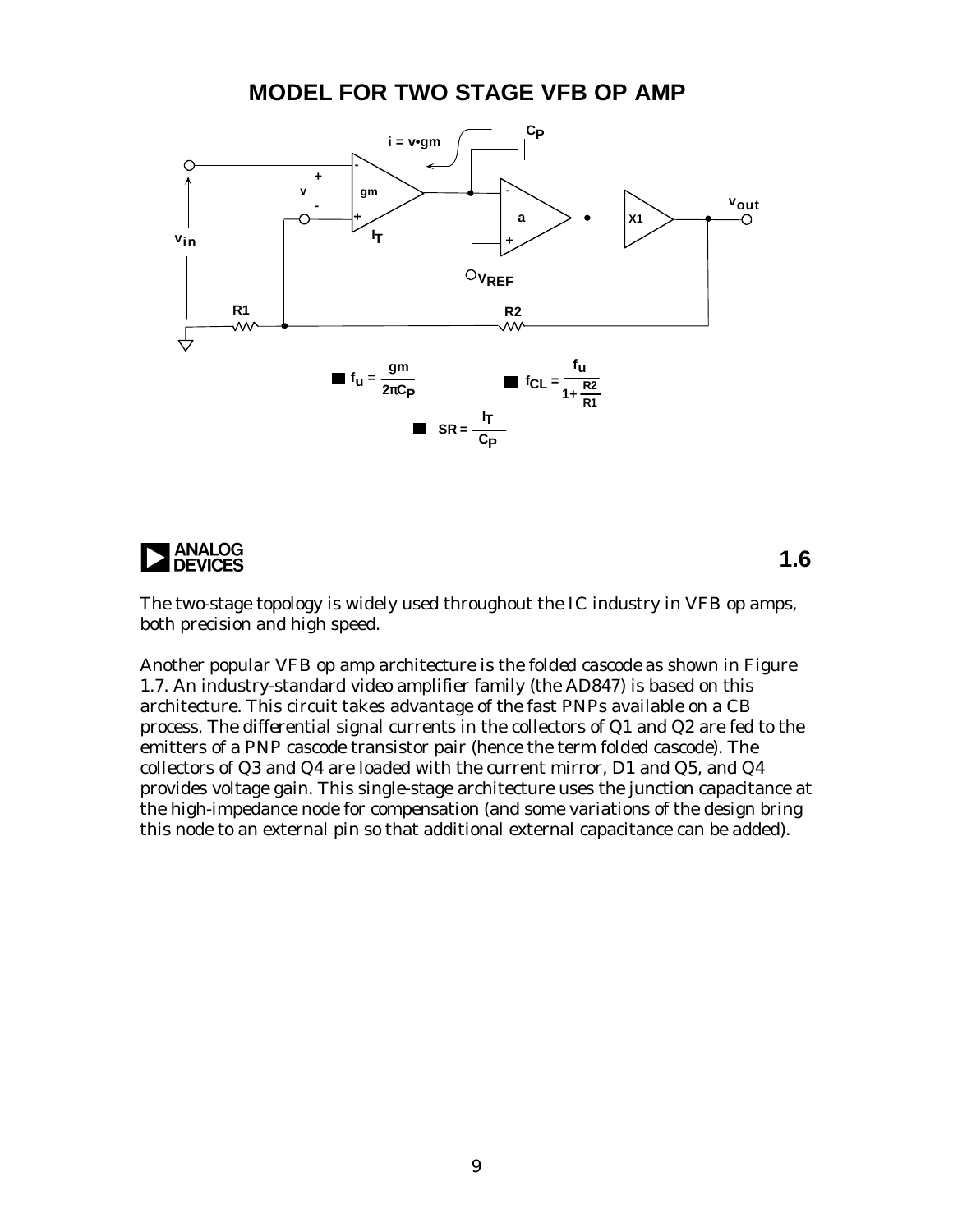### **AD847-FAMILY FOLDED CASCODE SIMPLIFIED CIRCUIT**



**ANALOG<br>DEVICES** 

**1.7**

With no emitter degeneration resistors in Q1 and Q2, and no additional external compensating capacitance, this circuit is only stable for high closed-loop gains. However, unity-gain compensated versions of this family are available which have the appropriate amount of emitter degeneration.

The availability of JFETs on a CB process allows not only low input bias current but also improvements in the tradeoff which must be made between  $g_m$  and  $I_T$  found in bipolar input stages. Figure 1.8 shows a simplified diagram of the AD845 16MHz op amp. JFETs have a much lower  $g_m$  per mA of tail current than a bipolar transistor. This allows the input tail current (hence the slew rate) to be increased without having to increase Cp to maintain stability. The unusual thing about this seemingly poor performance of the JFET is that it is exactly what is needed on the input stage. For a typical JFET, the value of  $\rm g_{\rm m}$  is approximately I $\rm _S/1V$  (I $\rm _S$  is the source current), rather than  $\rm I_{C}/26mV$  for a bipolar transistor, i.e., about  $40$  times lower. This allows much higher tail currents (and higher slew rates) for a given g<sub>m</sub> when JFETs are used as the input stage.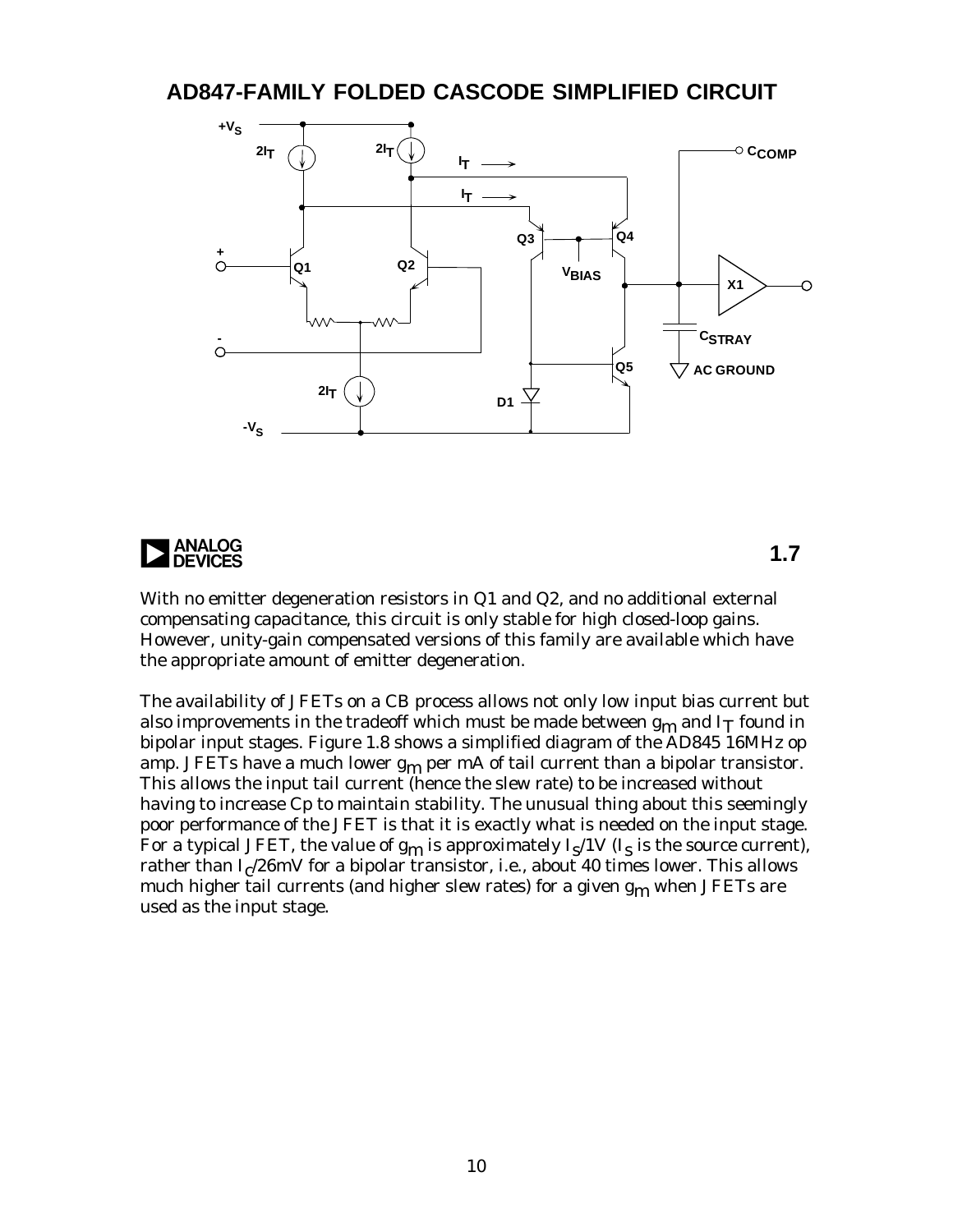**AD845 BiFET 16MHz OP AMP SIMPLIFIED CIRCUIT**



**ANALOG**<br>DEVICES

**1.8**

#### **A New VFB Op Amp Architecture for "Current-on-Demand" Performance, Lower Power, and Improved Slew Rate**

Until now, op amp designers had to make the above tradeoffs between the input  $g_m$ stage quiescent current and the slew-rate and distortion performance. Analog Devices' has patented a new circuit core which supplies *current-on-demand* to charge and discharge the dominant pole capacitor, Cp, while allowing the quiescent current to be small. The additional current is proportional to the fast slewing input signal and adds to the quiescent current. A simplified diagram of the basic core cell is shown in Figure 1.9.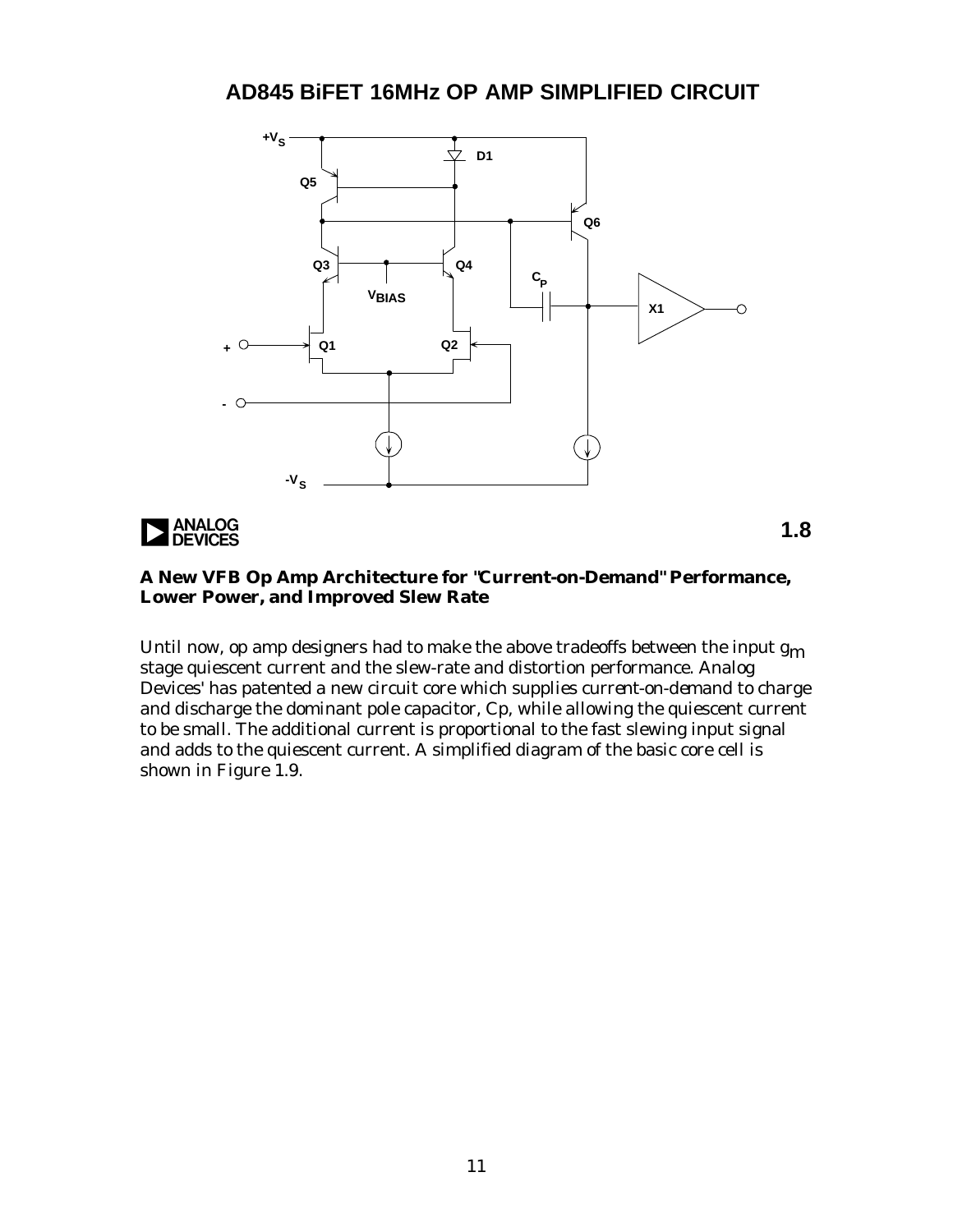#### **"QUAD-CORE" VFB gm STAGE FOR CURRENT-ON-DEMAND**





**1.9**

The *quad-core* ( $g_m$  stage) consists of transistors Q1, Q2, Q3, and Q4 with their emitters connected together as shown. Consider a positive step voltage on the inverting input. This voltage produces a proportional current in Q1 which is mirrored into Cp1 by Q5. The current through Q1 also flows through Q4 and Cp2. At the dynamic range limit, Q2 and Q3 are correspondingly turned off. Notice that the charging and discharging current for Cp1 and Cp2 is not limited by the quad core bias current. In practice, however, small current-limiting resistors are required forming an "H" resistor network as shown. Q7 and Q8 form the second gain stage (driven differentially from the collectors of Q5 and Q6), and the output is buffered by a unity-gain complementary emitter follower.

The quad core configuration is patented (Roy Gosser, U.S. Patent 5,150,074 and others pending), as well as the circuits which establish the quiescent bias currents (not shown in the diagram). A number of new VFB op amps using this proprietary configuration have been released and have unsurpassed high frequency low distortion performance, bandwidth, and slew rate at the indicated quiescent current levels (see Figure 1.10). The AD9631, AD8036, and AD8047 are optimized for a gain of  $+1$ , while the AD9632, AD8037, and AD8048 for a gain of  $+2$ . The same quad-core architecture is used as the *second* stage of the AD8041 rail-to-rail output, zero-volt input single-supply op amp. The input stage is a differential PNP pair which allows the input common-mode signal to go about 200mV below the negative supply rail. The AD8042 and AD8044 are dual and quad versions of the AD8041.

#### **"QUAD-CORE" TWO STAGE XFCB VFB OP AMPS AC CHARACTERISTICS VERSUS SUPPLY CURRENT**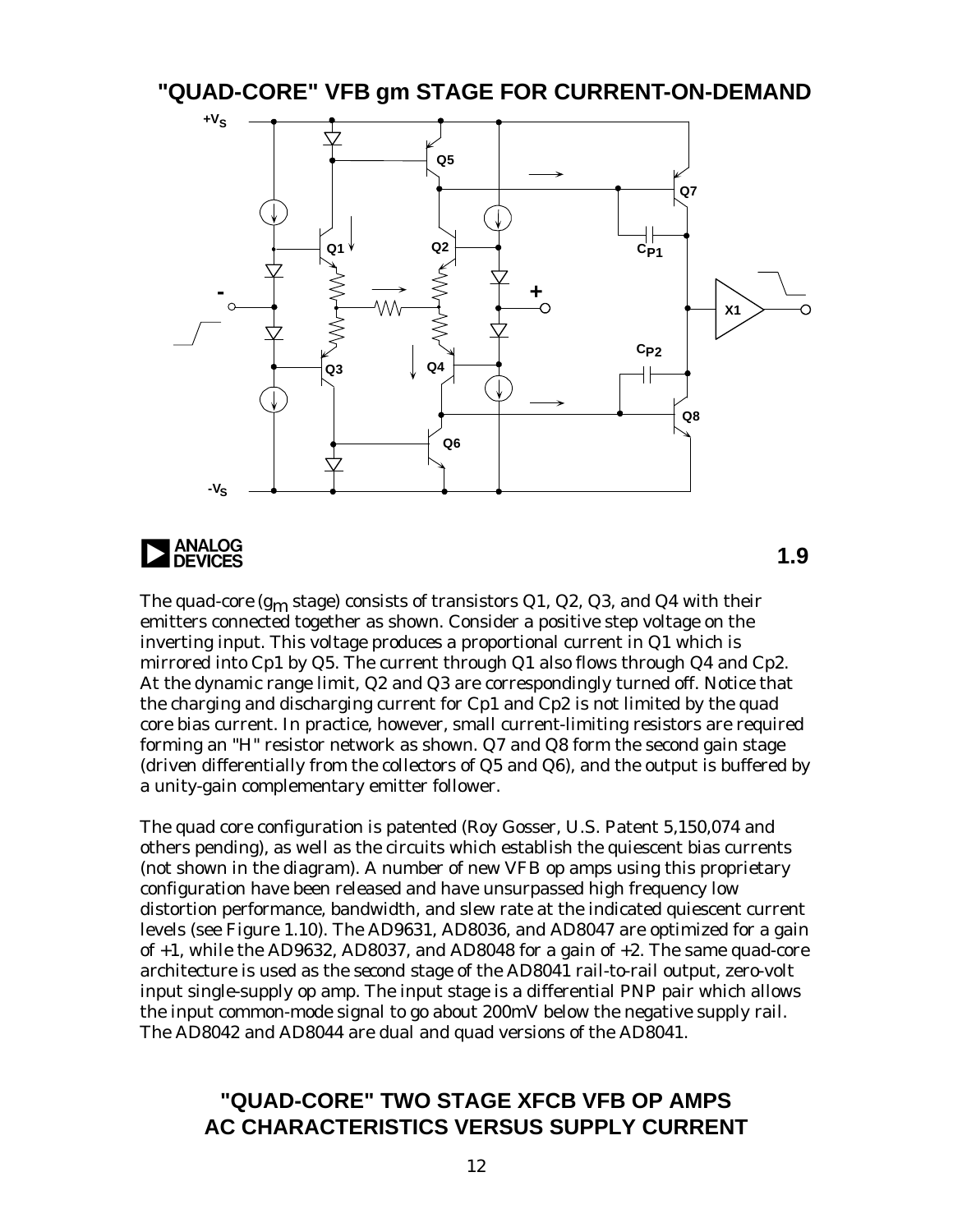| <b>PART#</b>      | I <sub>SY</sub> / AMP | <b>BANDWIDTH</b> | <b>SLEW RATE</b> | <b>DISTORTION</b>   |
|-------------------|-----------------------|------------------|------------------|---------------------|
| AD9631/32         | 17mA                  | 320MHz           | $1300V/\mu s$    | -72dBc@20MHz        |
| AD8036/37 Clamped | 20mA                  | <b>240MHz</b>    | 1200V/µs         | $-72$ dBc $@20$ MHz |
| AD8047/48         | $5.8m$ A              | 250MHz           | $750V/\mu s$     | $-66$ dBc $@5$ MHz  |
| AD8041 (1)        | $5.2m$ A              | 160MHz           | $160V/\mu s$     | $-69$ dBc $@10$ MHz |
| AD8042 (2)        | 5.2mA                 | 160MHz           | $200$ V/µs       | $-64$ dBc@10MHz     |
| AD8044 (4)        | 2.75mA                | 150MHz           | $170V/\mu s$     | $-75$ dBc@5MHz      |
| AD8031 (1)        | 0.75mA                | 80MHz            | $30V/\mu s$      | $-62$ dBc $@1$ MHz  |
| AD8032 (2)        | 0.75mA                | 80MHz            | $30V/\mu s$      | -62dBc@1MHz         |

**Number in ( ) indicates single, dual, or quad**



**1.10**

### **CURRENT FEEDBACK (CFB) OP AMPS**

We will now examine the current feedback (CFB) op amp topology which has recently become popular in high speed op amps. The circuit concepts were introduced many years ago, however modern high speed complementary bipolar processes are required to take full advantage of the architecture.

It has long been known that in bipolar transistor circuits, currents can be switched faster than voltages, other things being equal. This forms the basis of nonsaturating emitter-coupled logic (ECL) and devices such as current-output DACs. Maintaining low impedances at the current switching nodes helps to minimize the effects of stray capacitance, one of the largest detriments to high speed operation. The current mirror is a good example of how currents can be switched with a minimum amount of delay.

The current feedback op amp topology is simply an application of these fundamental principles of current steering. A simplified CFB op amp is shown in Figure 1.11. The non-inverting input is high impedance and is buffered directly to the inverting input through the complementary emitter follower buffers Q1 and Q2. Note that the inverting input impedance is very low (typically 10 to 100Ω), because of the low emitter resistance. In the ideal case, it would be zero. This is a fundamental difference between a CFB and a VFB op amp, and also a feature which gives the CFB op amp some unique advantages.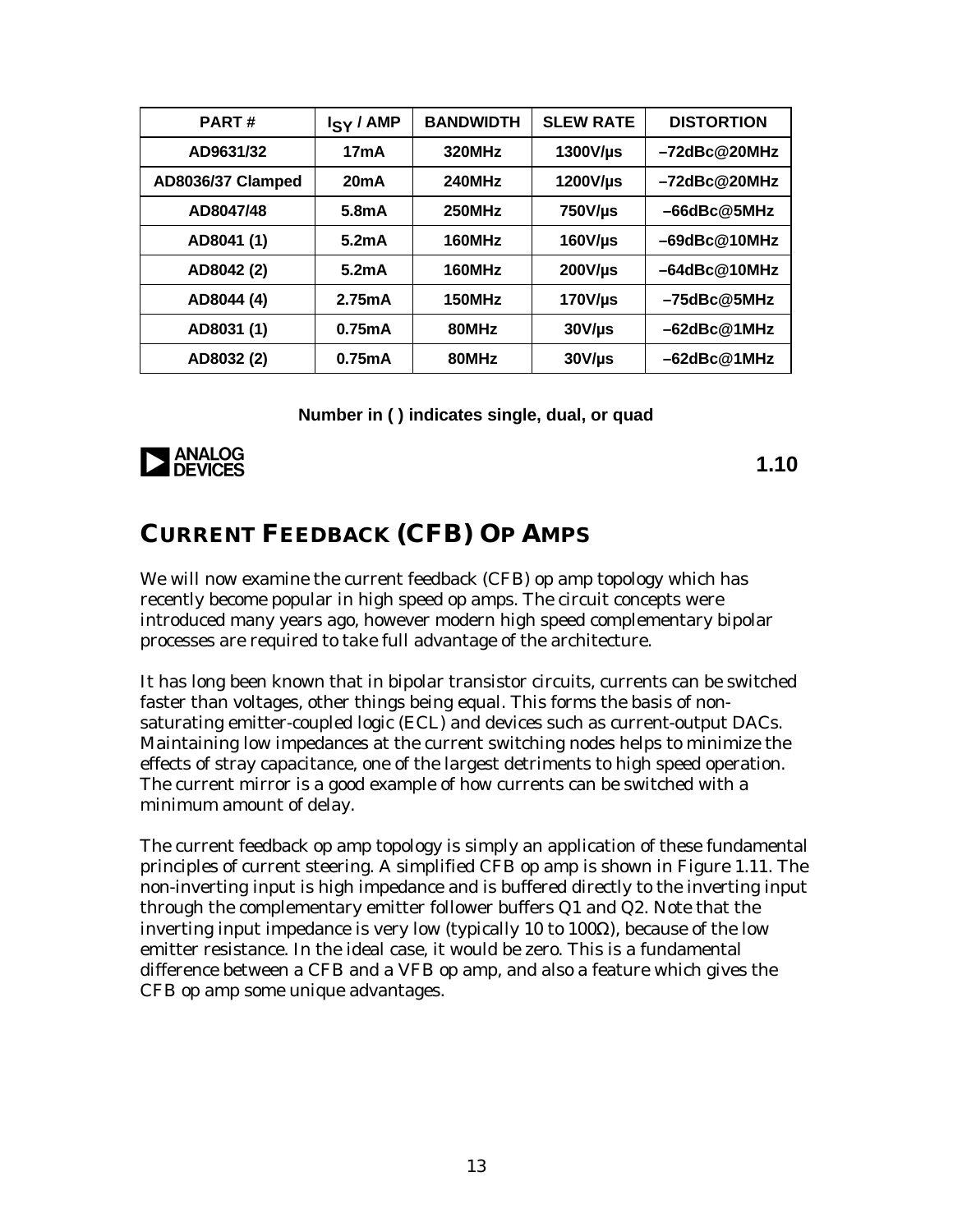### **SIMPLIFIED CURRENT FEEDBACK (CFB) OP AMP**





**1.11**

The collectors of Q1 and Q2 drive current mirrors which mirror the inverting input current to the high impedance node, modeled by  $R_T$  and  $C_p$ . The high impedance node is buffered by a complementary unity gain emitter follower. Feedback from the output to the inverting input acts to force the inverting input *current* to zero, hence the term *Current Feedback*. (In the ideal case, for zero inverting input impedance, no small signal voltage can exist at this node, only small signal current).

Consider a positive step voltage applied to the non-inverting input of the CFB op amp. Q1 immediately sources a proportional current into the external feedback resistors creating an *error* current which is mirrored to the high impedance node by Q3. The voltage developed at the high impedance node is equal to this current multiplied by the equivalent impedance. This is where the term *transimpedance op amp* originated, since the transfer function is an impedance, rather than a unitless voltage ratio as in a traditional VFB op amp.

Note that the error current is not limited by the input stage bias current, i.e., *there is no slew-rate limitation in an ideal CFB op amp*. The current mirrors supply *current-on-demand* from the power supplies. The negative feedback loop then forces the output voltage to a value which reduces the inverting input error current to zero.

The model for a CFB op amp is shown in Figure 1.12 along with the corresponding Bode plot. The Bode plot is plotted on a log-log scale, and the open-loop gain is expressed as a transimpedance, T(s), with units of ohms.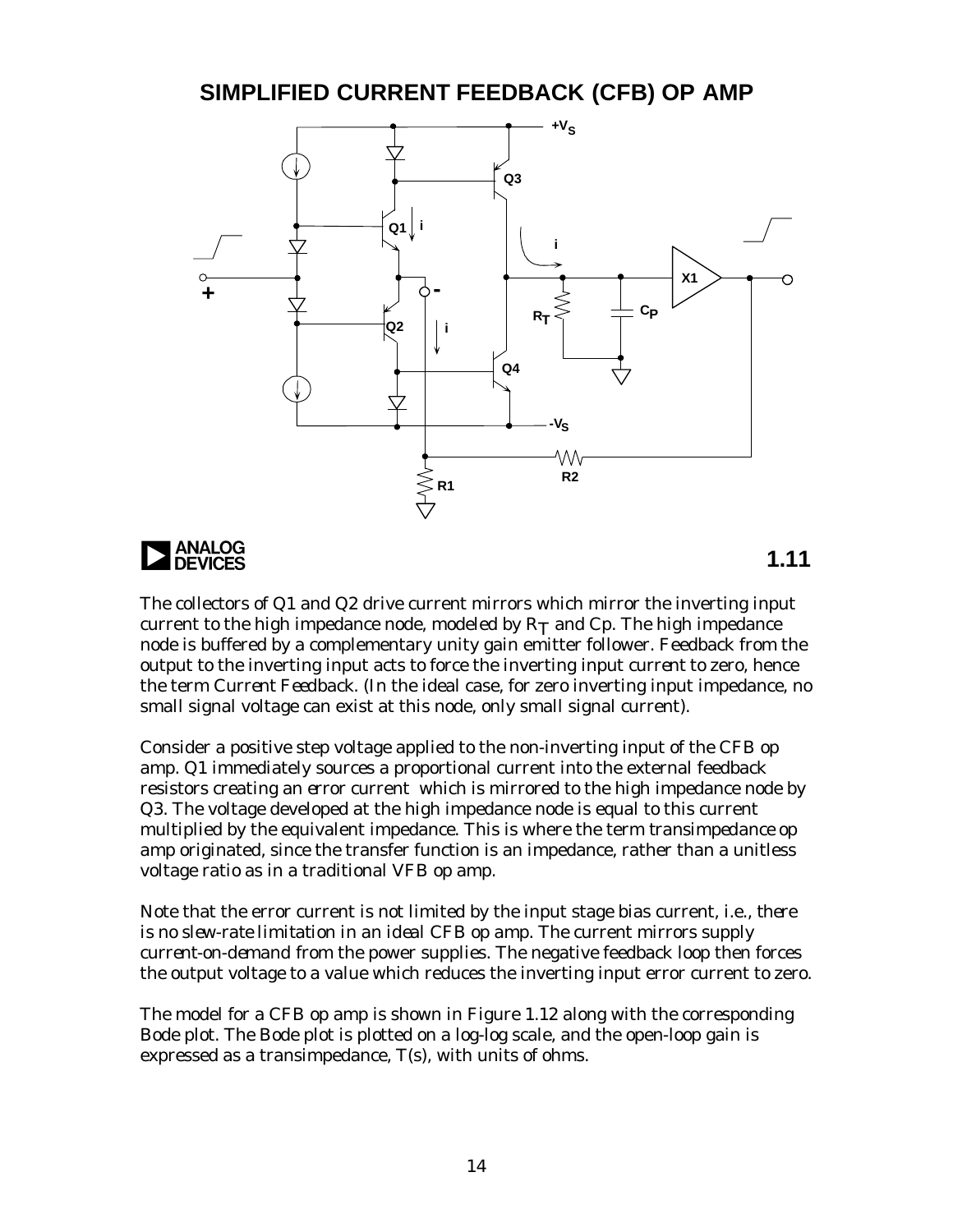**CFB OP AMP MODEL AND BODE PLOT**



The finite output impedance of the input buffer is modeled by Ro. The input error current is *i*. By applying the principles of negative feedback, we can derive the expression for the op amp transfer function:

$$
\frac{\mathbf{v}_{out}}{\mathbf{v}_{in}} = \frac{1 + \frac{R2}{R1}}{1 + j\omega \mathbf{C}pR2\left(1 + \frac{Ro}{R2} + \frac{Ro}{R1}\right)}.
$$

At the op amp 3db closed-loop bandwidth frequency,  $f_{cl}$ , the following is true:

$$
2\pi f_{\rm cl} C p R 2 \left(1 + \frac{Ro}{R2} + \frac{Ro}{R1}\right) = 1.
$$

Solving for  $f_{\text{cl}}$ :

$$
f_{\rm cl} = \frac{1}{2\pi CpR2\left(1 + \frac{Ro}{R2} + \frac{Ro}{R1}\right)}.
$$

For the condition Ro << R2 and R1, the equation simply reduces to:

$$
f_{\rm cl} = \frac{1}{2\pi CpR2}
$$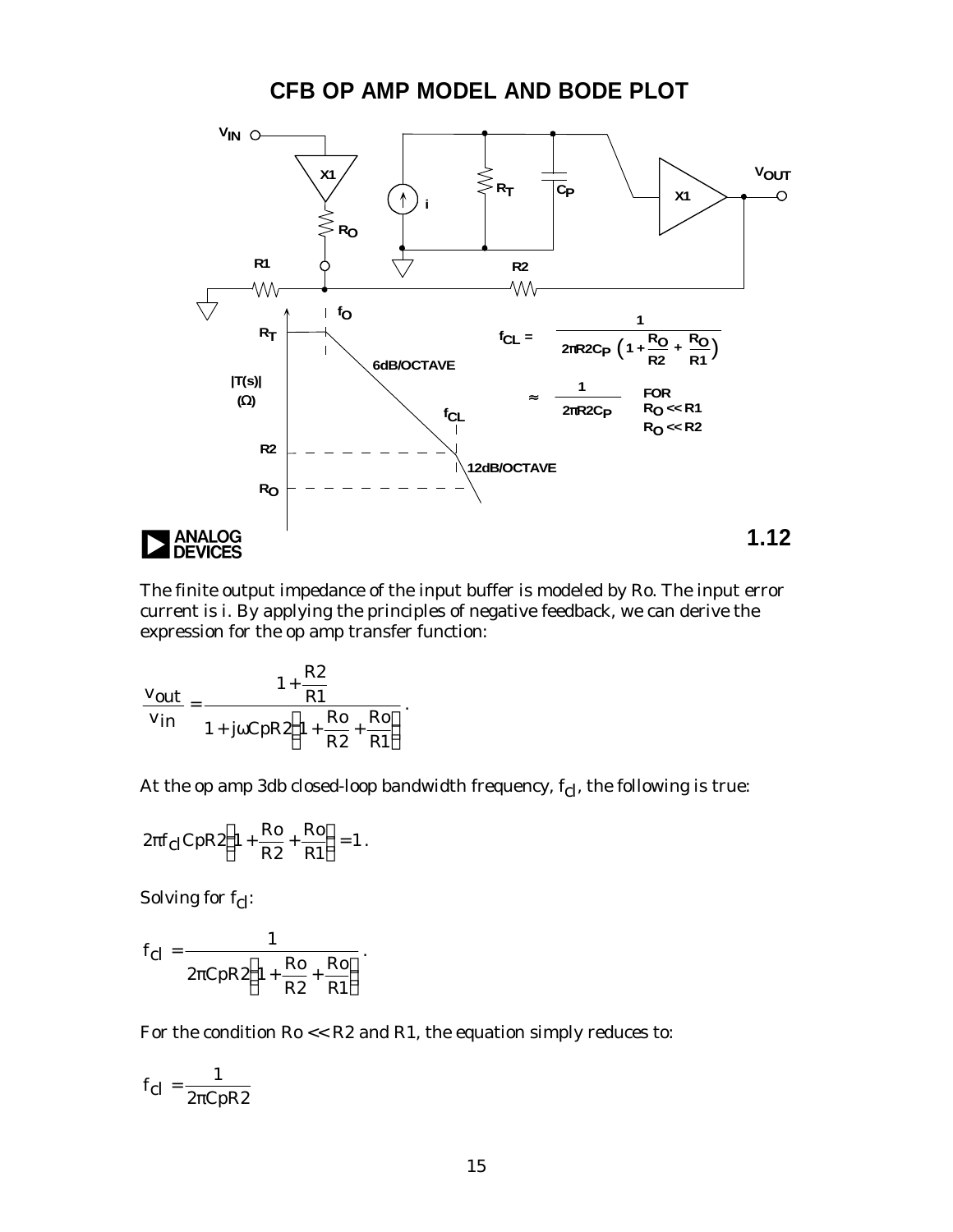Examination of this equation quickly reveals that *the closed-loop bandwidth of a CFB op amp is determined by the internal dominant pole capacitor, Cp, and the external feedback resistor R2, and is independent of the gain-setting resistor, R1*. This ability to maintain constant bandwidth independent of gain makes CFB op amps ideally suited for wideband programmable gain amplifiers.

Because the closed-loop bandwidth is inversely proportional to the external feedback resistor, R2, a CFB op amp is usually optimized for a specific R2. Increasing R2 from it's optimum value lowers the bandwidth, and decreasing it may lead to oscillation and instability because of high frequency parasitic poles.

The frequency response of the AD8011 CFB op amp is shown in Figure 1.13 for various closed-loop values of gain  $(+1, +2,$  and  $+10)$ . Note that even at a gain of  $+10$ , the closed loop bandwidth is still greater than 100MHz. The peaking which occurs at a gain of +1 is typical of wideband CFB op amps when used in the non-inverting mode and is due primarily to stray capacitance at the inverting input. The peaking can be reduced by sacrificing bandwidth and using a slightly larger feedback resistor. The AD8011 CFB op amp represents state-of-the-art performance, and key specifications are shown in Figure 1.14.

**AD8011 FREQUENCY RESPONSE**





**1.13**

### **AD8011 CFB OP AMP KEY SPECIFICATIONS**

- 1mA Power Supply Current (+5V or ±5V)
- n **300MHz Bandwidth (G = +1)**
- 2000 V/us Slew Rate
- **29ns Settling Time to 0.1%**
- Video Specifications (G = +2) **Differential Gain Error 0.02%**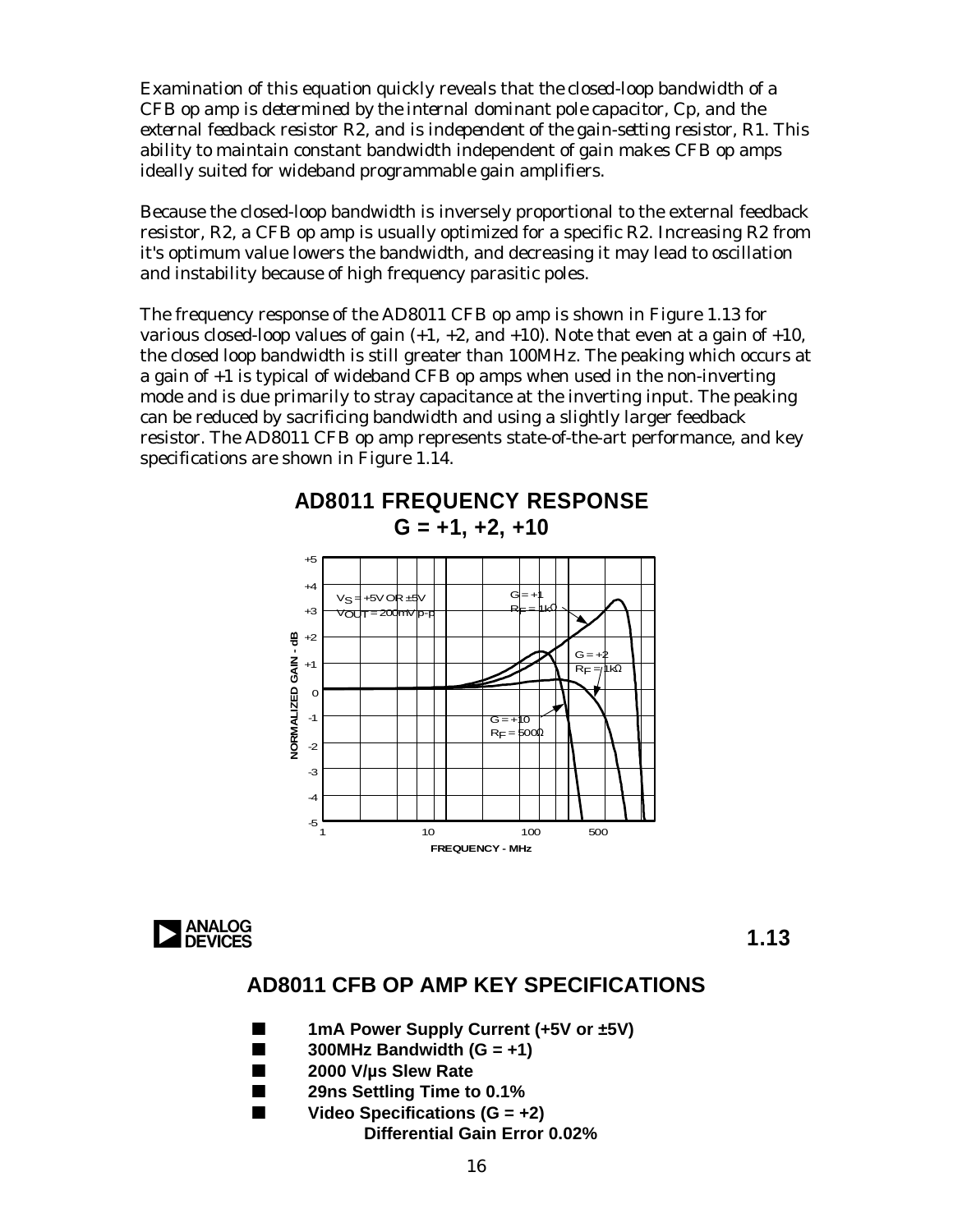



**1.14**

Traditional current feedback op amps have been limited to a single gain stage, using current-mirrors as previously described. The AD8011 (and also others in this family: AD8001, AD8002, AD8004, AD8005, AD8009, AD8013, AD8072, AD8073), unlike traditional CFB op amps uses a two-stage gain configuration as shown in Figure 1.15. Until now, fully complementary two-gain stage CFB op amps have been impractical because of their high power dissipation. The AD8011 employs a second gain stage consisting of a pair of complementary amplifiers (Q3 and Q4). Note that they are not connected as current mirrors but as grounded-emitters. The detailed design of current sources (I1 and I2), and their respective bias circuits (Roy Gosser, patent-applied-for) are the key to the success of the two-stage CFB circuit; they keep the amplifier's quiescent power low, yet are capable of supplying *current-ondemand* for wide current excursions required during fast slewing.

### **SIMPLIFIED TWO-STAGE CFB OP AMP**





**1.15**

A further advantage of the two-stage amplifier is the higher overall bandwidth (for the same power), which means lower signal distortion and the ability to drive heavier external loads.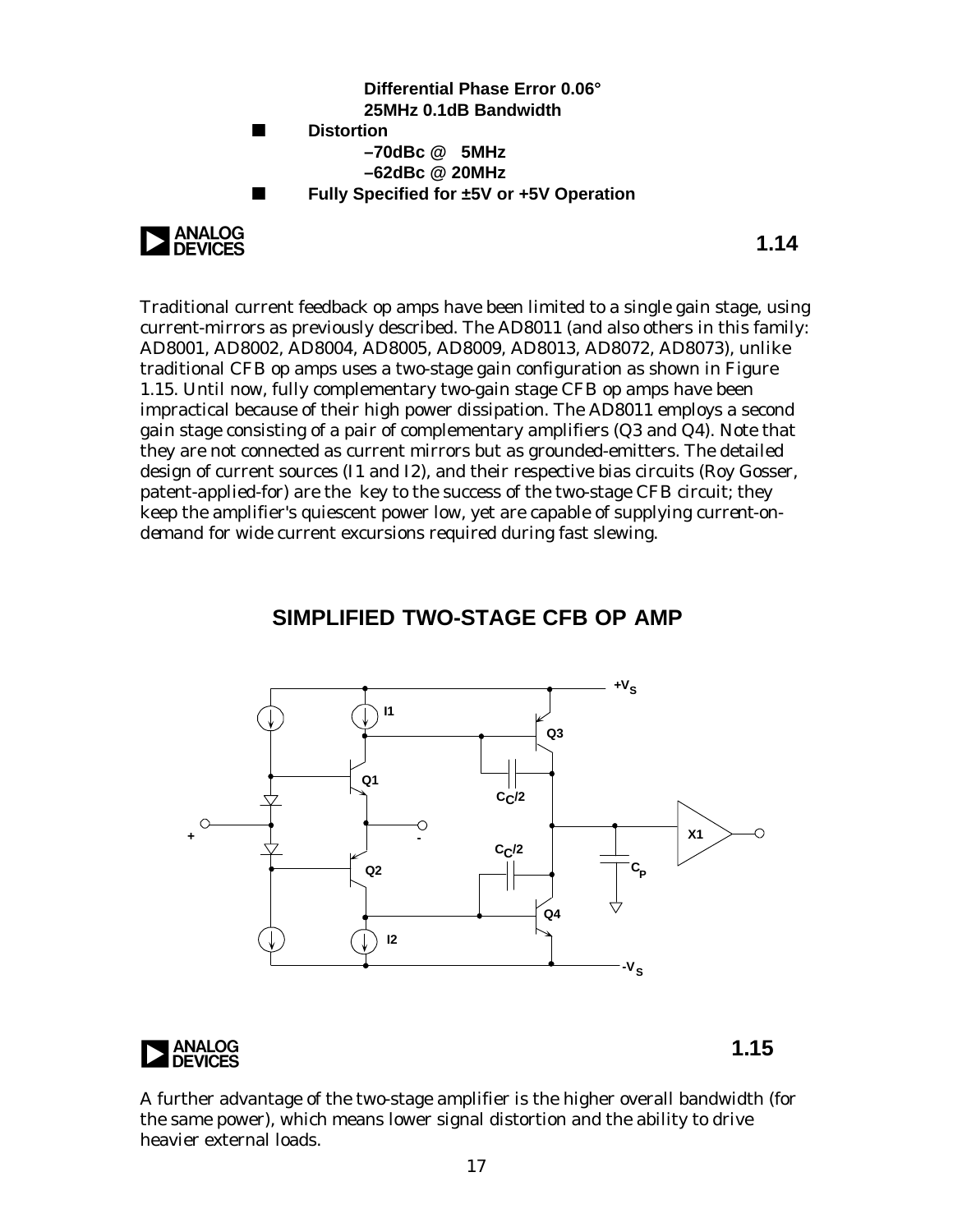Thus far, we have learned several key features of CFB op amps. The most important is that for a given complementary bipolar IC process, *CFB generally always yields higher FPBW (hence lower distortion) than VFB for the same amount of quiescent supply current.* This is because there is practically no slew-rate limiting in CFB. Because of this, the full power bandwidth and the small signal bandwidth are approximately the same.

The second important feature is that the *inverting input impedance of a CFB op amp is very low*. This can be advantageous when using the op amp in the inverting mode as an I/V converter, because there is much less sensitivity to inverting input capacitance than with VFB.

The third feature is that *the closed-loop bandwidth of a CFB op amp is determined by the value of the internal Cp capacitor and the external feedback resistor R2 and is relatively independent of the gain-setting resistor R1*. We will now examine some typical applications issues and make further comparisons between CFBs and VFBs.

| <b>PART</b> | I <sub>S</sub> <sub>Y</sub> /AMP | <b>BANDWIDTH</b> | <b>SLEW RATE</b> | <b>DISTORTION</b>                            |
|-------------|----------------------------------|------------------|------------------|----------------------------------------------|
| AD8001 (1)  | 5.5 <sub>m</sub> A               | 880MHz           | $1200V/\mu s$    | $-65$ dBc@5MHz                               |
| AD8002 (2)  | 5.0 <sub>m</sub> A               | 600MHz           | 1200 V/µs        | $-65$ dBc $@5$ MHz                           |
| AD8004 (4)  | 3.5 <sub>m</sub> A               | 250MHz           | 3000 V/µs        | $-78$ dBc $@5$ MHz                           |
| AD8005 (1)  | 0.4 <sub>m</sub> A               | 180MHz           | 500 V/µs         | $-53$ dBc $@5$ MHz                           |
| AD8009 (1)  | 11mA                             | 1000MHz          | <b>7000 V/us</b> | $-80$ dBc $@5$ MHz                           |
| AD8011 (1)  | 1mA                              | <b>300MHz</b>    | 2000 V/µs        | $-70$ dBc $@5$ MHz                           |
| AD8012 (2)  | 1mA                              | <b>300MHz</b>    | 1200 V/us        | $-66$ dBc $@5$ MHz                           |
| AD8013 (3)  | 4mA                              | 140MHz           | 1000 V/µs        | $\Delta G = 0.02\%$ , $\Delta \phi = 0.06$ ° |
| AD8072 (2)  | 5mA                              | 100MHz           | 500 V/µs         | $\Delta G = 0.05\%$ , $\Delta \phi = 0.1$ °  |
| AD8073 (3)  | 5 <sub>m</sub> A                 | 100MHz           | 500 V/µs         | $\Delta G = 0.05\%, \Delta \phi = 0.1$ °     |
|             |                                  |                  |                  |                                              |

### **CURRENT FEEDBACK OP AMP FAMILY**

**Number in ( ) Indicates Single, Dual, Triple, or Quad**



### **SUMMARY: CURRENT FEEDBACK OP AMPS**

**n** CFB yields higher FPBW and lower distortion than **VFB for the same process and power dissipation**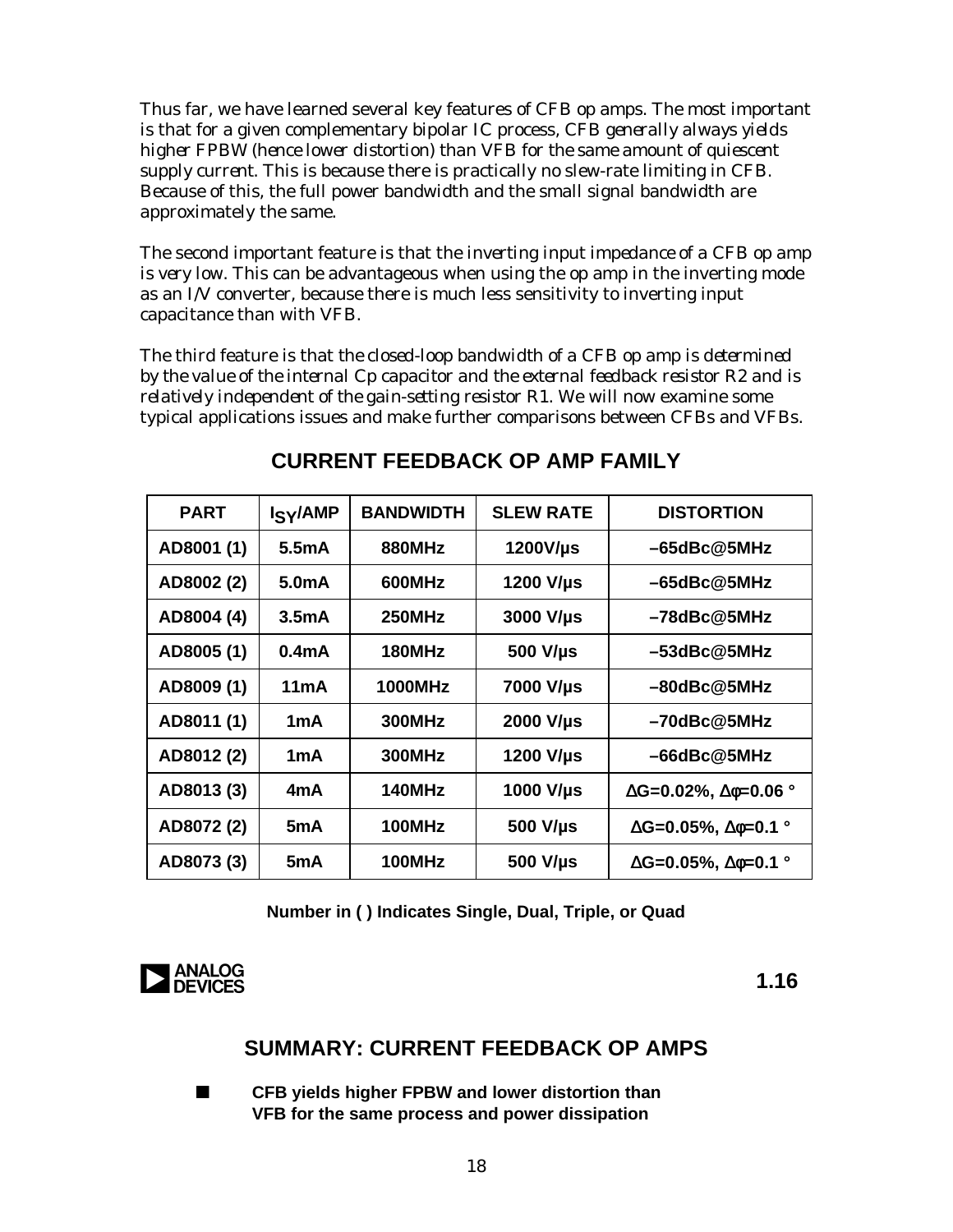- Inverting input impedance of a CFB op amp is low, **non-inverting input impedance is high**
- n **Closed-loop bandwidth of a CFB op amp is determined by the internal dominant-pole capacitance and the external feedback resistor, independent of the gainsetting resistor**



**1.17**

### **EFFECTS OF FEEDBACK CAPACITANCE IN OP AMPS**

At this point, the term *noise gain* needs some clarification. Noise gain is the amount by which a small amplitude noise voltage source in series with an input terminal of an op amp is amplified when measured at the output. The input voltage noise of an op amp is modeled in this way. It should be noted that the DC noise gain can also be used to reflect the input offset voltage (and other op amp input error sources) to the output.

*Noise gain* must be distinguished from *signal gain*. Figure 1.18 shows an op amp in the inverting and non-inverting mode. In the non-inverting mode, notice that noise gain is equal to signal gain. However, in the inverting mode, the noise gain doesn't change, but the signal gain is now  $-R2/R1$ . Resistors are shown as feedback elements, however, the networks may also be reactive.

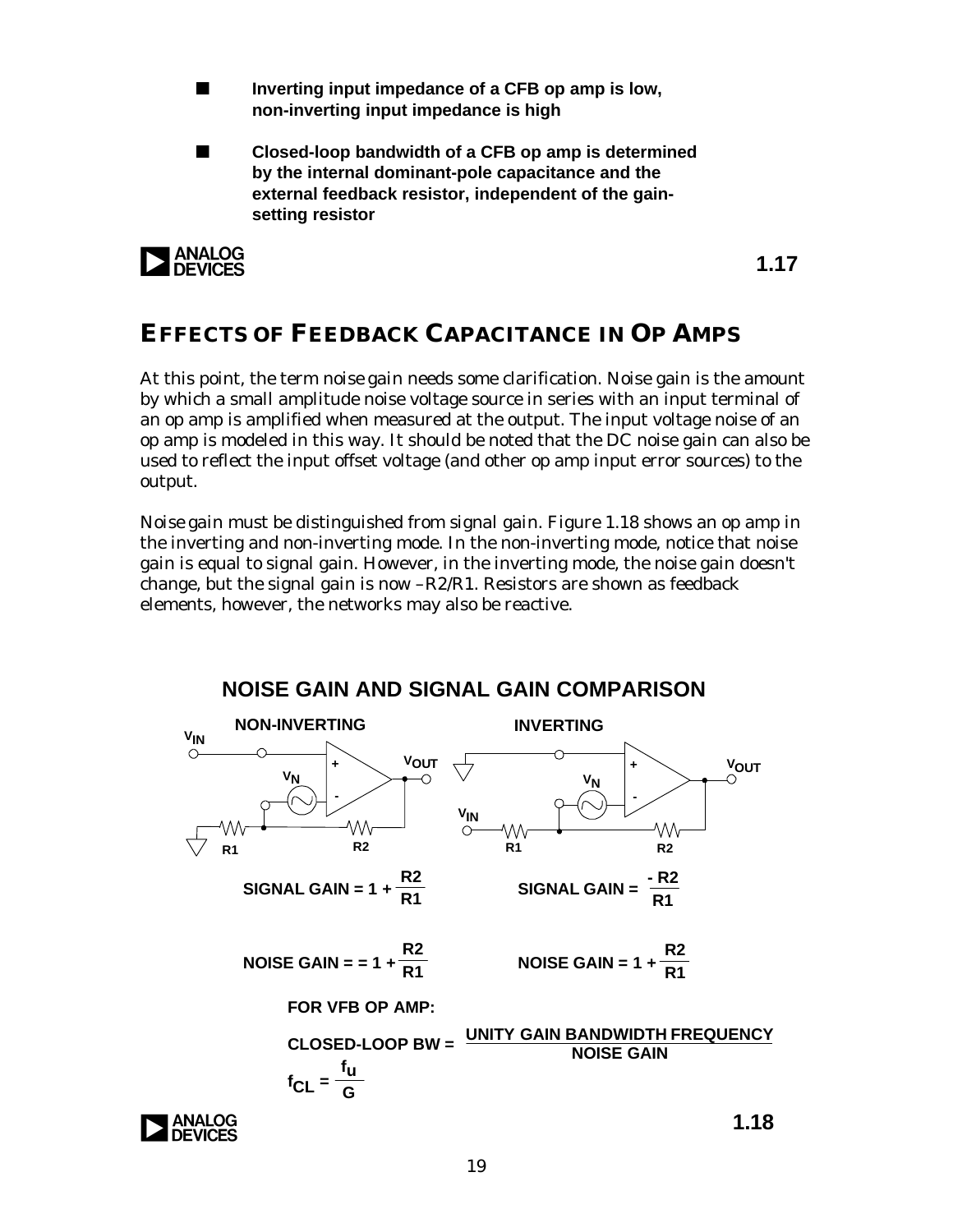Two other configurations are shown in Figure 1.19 where the noise gain has been increased independent of signal gain by the addition of R3 across the input terminals of the op amp. This technique can be used to stabilize de-compensated op amps which are unstable for low values of noise gain. However, the sensitivity to input noise and offset voltage is correspondingly increased.

### **INCREASING THE NOISE GAIN WITHOUT AFFECTING SIGNAL GAIN**





Noise gain is often plotted as a function of frequency on a Bode plot to determine the op amp stability. If the feedback is purely resistive, the noise gain is constant with frequency. However, reactive elements in the feedback loop will cause it to change with frequency. Using a log-log scale for the Bode plot allows the noise gain to be easily drawn by simply calculating the breakpoints determined by the frequencies of the various poles and zeros. The point of intersection of the noise gain with the openloop gain not only determines the op amp *closed-loop bandwidth*, but also can be used to analyze stability.

An excellent explanation of how to make simplifying approximations using Bode plots to analyze gain and phase performance of a feedback networks is given in Reference 4.

Just as signal gain and noise gain can be different, so can the *signal bandwidth* and the *closed-loop bandwidth*. The op amp closed-loop bandwidth, f<sub>cl</sub>, is always determined by the intersection of the noise gain with the open-loop frequency response. The signal bandwidth is equal to the closed-loop bandwidth only if the feedback network is purely resistive.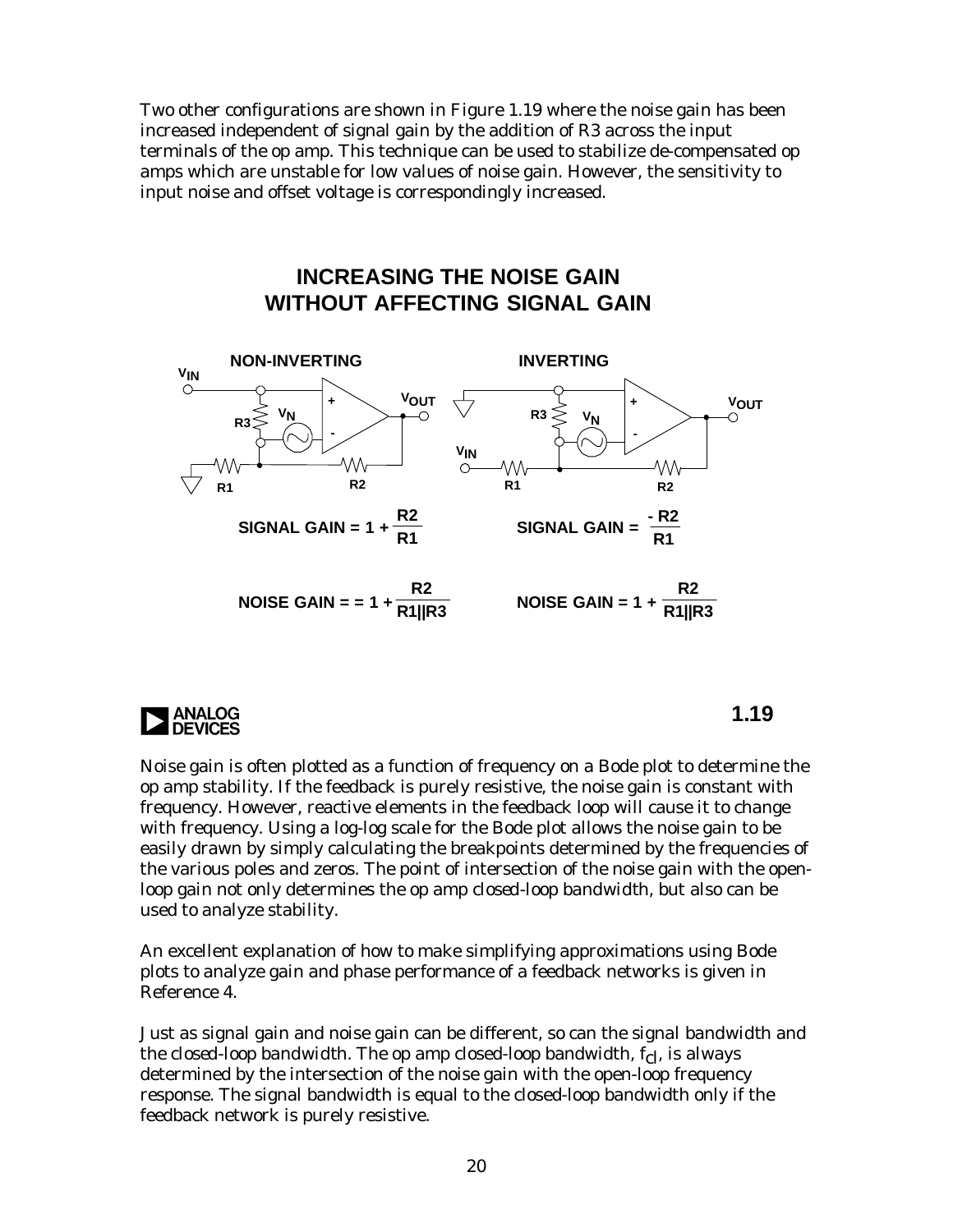It is quite common to use a capacitor in the feedback loop of a VFB op amp to shape the frequency response as in a simple single-pole lowpass filter (see Figure 1.20a). The resulting noise gain is plotted on a Bode plot to analyze stability and phase margin. Stability of the system is determined by the net slope of the noise gain and the open loop gain where they intersect. For unconditional stability, the noise gain plot must intersect the open loop response with a net slope of less than 12dB/octave. In this case, the net slope where they intersect is 6dB/octave, indicating a stable condition. Notice for the case drawn in Figure 1.20a, the second pole in the frequency response occurs at a considerably higher frequency than  $f_{11}$ .



In the case of the CFB op amp (Figure 1.20b), the same analysis is used, except that the open-loop transimpedance gain, T(s), is used to construct the Bode plot. The definition of *noise gain* (for the purposes of stability analysis) for a CFB op amp, however, must be redefined in terms of a *current* noise source attached to the inverting input (see Figure 1.21). This current is reflected to the output by an impedance which we define to be the "current noise gain" of a CFB op amp:

"CURRENT NOISE GAIN"

$$
\equiv \text{Ro} + \text{Z2} \bigg( 1 + \frac{\text{Ro}}{\text{Z1}} \bigg)
$$

.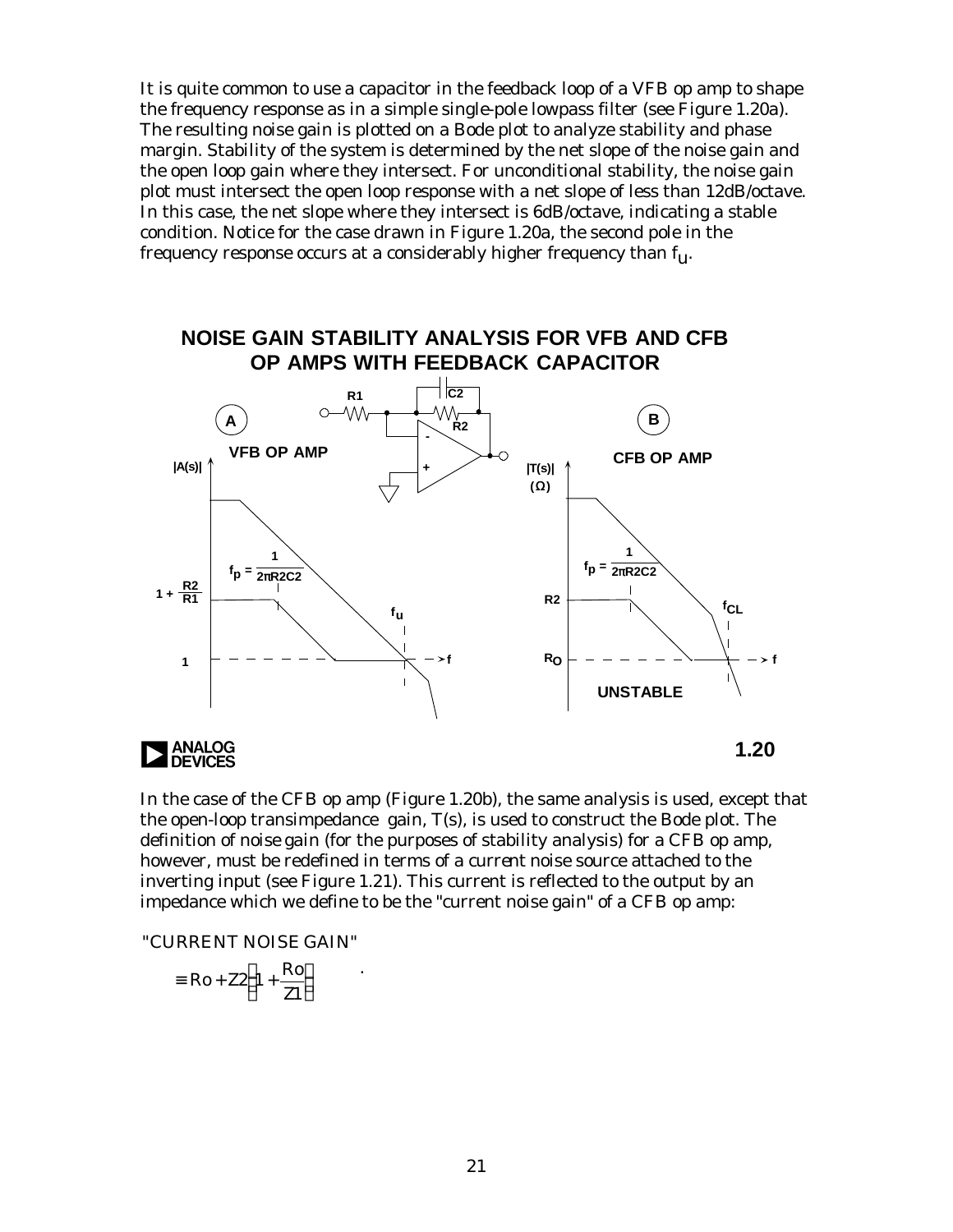#### **CURRENT "NOISE GAIN" DEFINITION FOR CFB OP AMP FOR USE IN STABILITY ANALYSIS**



Now, return to Figure 1.20b, and observe the CFB *current noise gain* plot. At low frequencies, the CFB current noise gain is simply R2 (making the assumption that Ro is much less than Z1 or Z2. The first pole is determined by R2 and C2. As the frequency continues to increase, C2 becomes a short circuit, and all the invertng input current flows through Ro (refer back to Figure 1.21).

The CFB op amp is normally optimized for best performance for a fixed feedback resistor, R2. Additional poles in the transimpedance gain, T(s), occur at frequencies above the closed loop bandwidth,  $f_{c}$ , (set by R2). Note that the intersection of the CFB current noise gain with the open-loop  $T(s)$  occurs where the slope of the  $T(s)$ function is 12dB/octave. This indicates instability and possible oscillation.

It is for this reason that *CFB op amps are not suitable in configurations which require capacitance in the feedback loop*, such as simple active integrators or lowpass filters. They can, however, be used in certain active filters such as the Sallen-Key configuration shown in Figure 1.22 which do not require capacitance in the feedback network.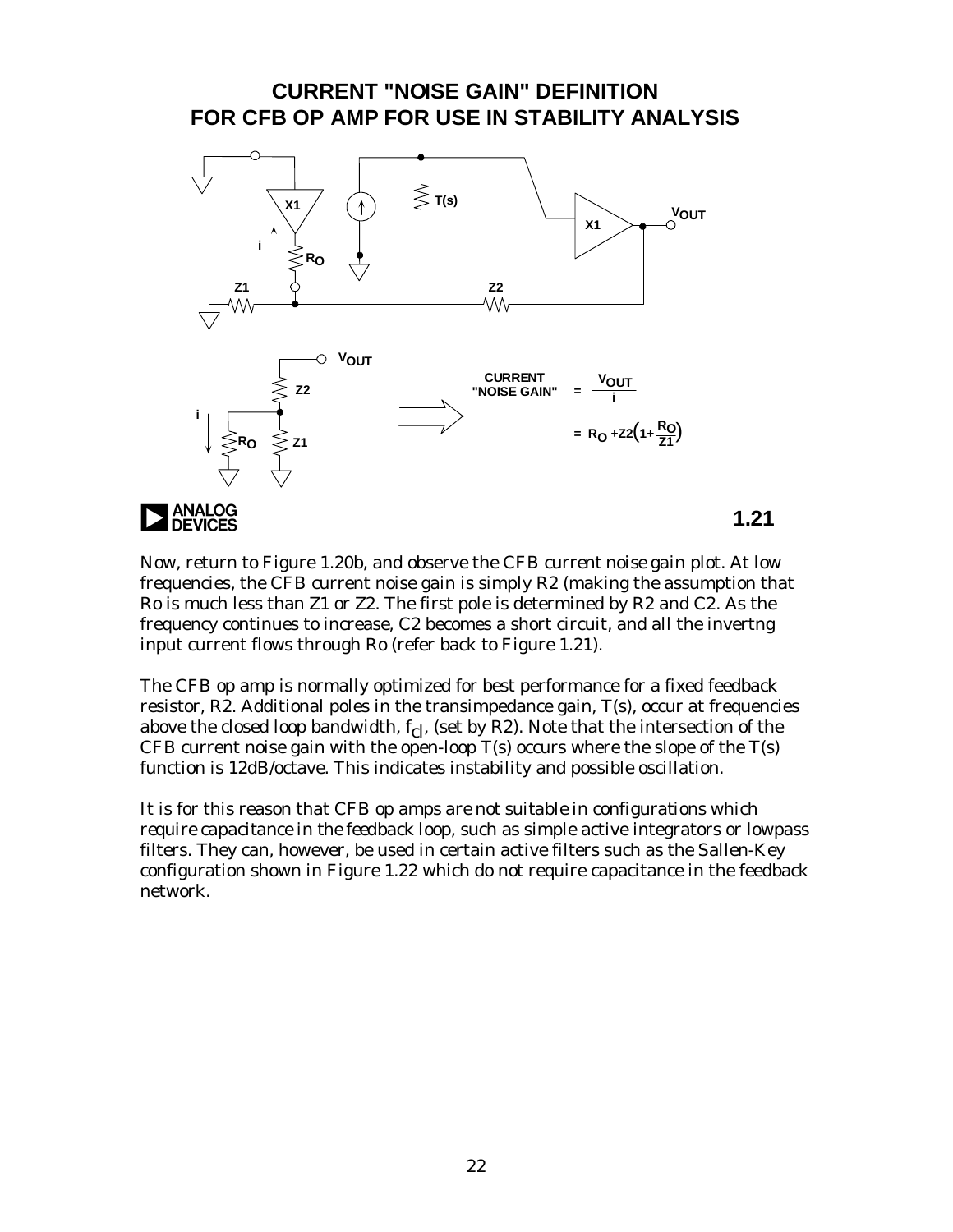### **EITHER CFB OR VFB OP AMPS CAN BE USED IN THE SALLEN-KEY FILTER CONFIGURATION**





**1.22**

VFB op amps, on the other hand, make very flexible active filters. A multiple feedback 20MHz lowpass filter using the AD8048 is shown in Figure 1.23.

**MULTIPLE FEEDBACK 20MHz LOWPASS FILTER USING THE AD8048 VFB OP AMP**



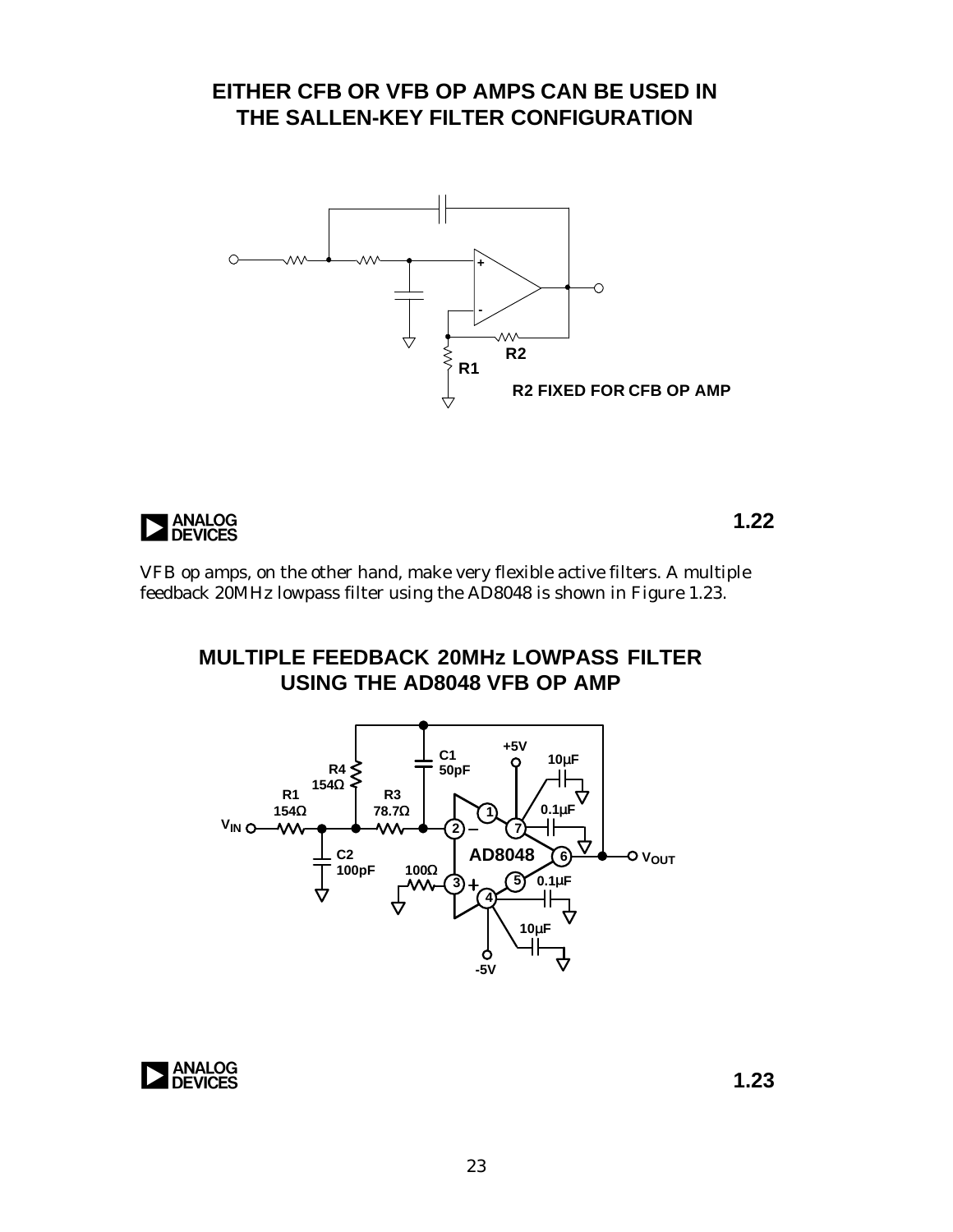In general, the amplifier should have a bandwidth which is at least ten times the bandwidth of the filter if problems due to phase shift of the amplifier are to be avoided. (The AD8048 has a bandwidth of over 200MHz in this configuration). The filter is designed as follows:

Choose:

Fo = Cutoff Frequency = 20MHz  $\infty$  = Damping Ratio = 1/Q = 2 H = Absolute Value of Circuit Gain  $= |-R4/R1| = 1$  $k = 2\pi F_0C_1$  $C2 = \frac{4C1(H+1)}{2} = 100pF$ α , for  $C1 = 50pF$ R Hk 1 2  $=\frac{\alpha}{\alpha}$  = 159.2 $\Omega$ , use 154 $\Omega$ R  $k(H)$ 3  $2k(H+1)$  $=\frac{a}{c(1+x^2-4)}$  = 79.6 +  $\frac{\alpha}{\alpha}$  =  $(H + 1)$ . $6\Omega$  , use  $78.7\Omega$  $R4 = H \cdot R1 = 159.2 \Omega$ , use  $154 \Omega$ 

### **HIGH SPEED CURRENT-TO-VOLTAGE CONVERTERS, AND THE EFFECTS OF INVERTING INPUT CAPACITANCE**

Fast op amps are useful as current-to-voltage converters in such applications as high speed photodiode preamplifiers and current-output DAC buffers. A typical application using a VFB op amp as an I/V converter is shown in Figure 1.24.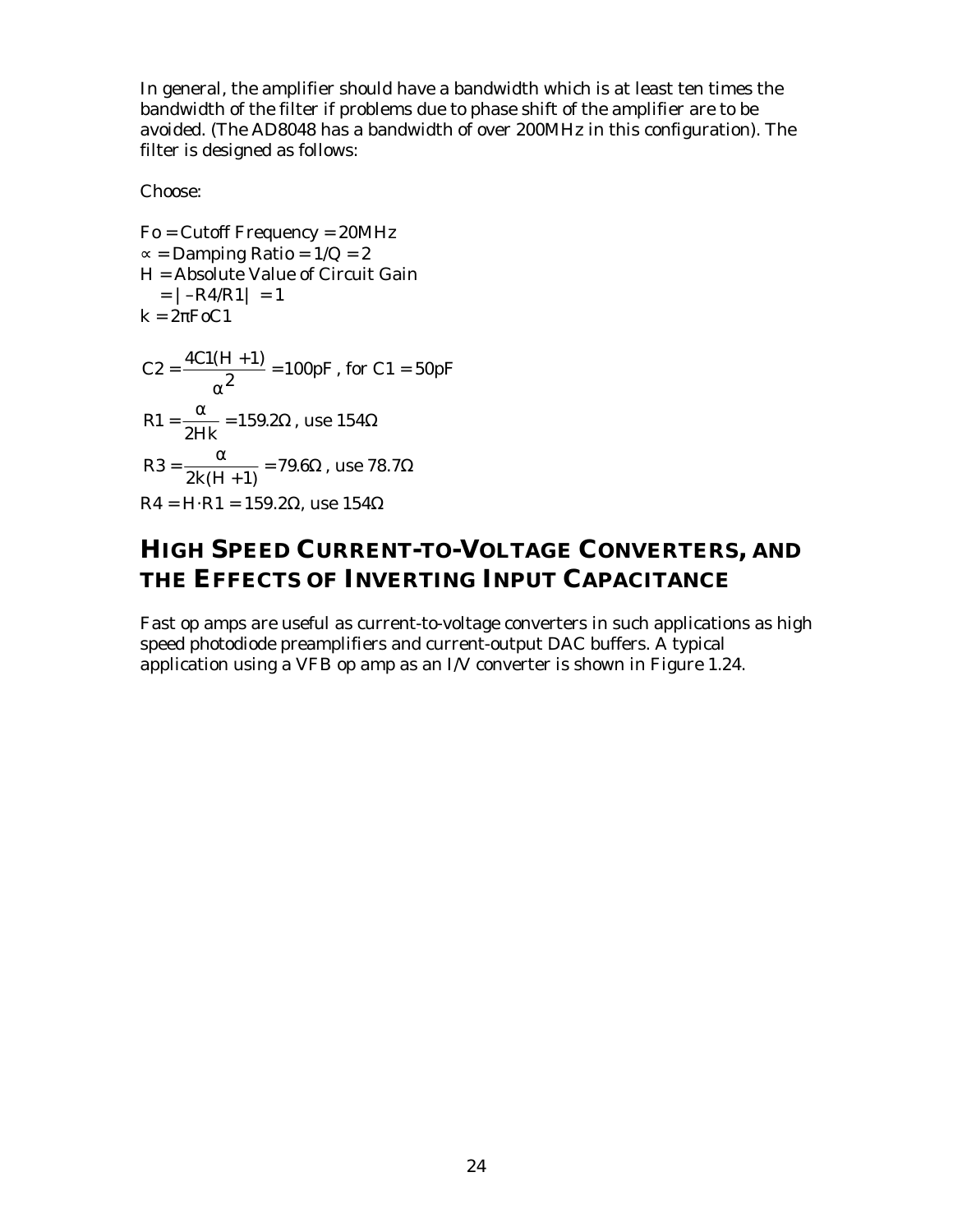

The net input capacitance, C1, forms a pole at a frequency  $f_p$  in the noise gain transfer function as shown in the Bode plot, and is given by:

$$
f_p=\frac{1}{2\pi R2Cl} \, .
$$

If left uncompensated, the phase shift at the frequency of intersection,  $\rm f_{\rm \bf X}$ , will cause instability and oscillation. Introducing a zero at  $\rm f_{\rm X}$  by adding feedback capacitor C2 stabilizes the circuit and yields a phase margin of about 45 degrees. The location of the zero is given by:

$$
f_{\mathbf{X}} = \frac{1}{2\pi R2C2}.
$$

Although the addition of C2 actually decreases the pole frequency slightly, this effect is negligible if C2 << C1. The frequency  $\rm f_{\rm X}$  is the geometric mean of  $\rm f_{\rm p}$  and the unitygain bandwidth frequency of the op amp,  $f_{\mathbf{u}}$ ,

$$
f_{\mathbf{X}}=\sqrt{f_{p}\cdot f_{\mathbf{U}}}\;.
$$

These equations can be solved for C2:

$$
C2 = \sqrt{\frac{C1}{2\pi R2 \cdot f_{\mathbf{u}}}} \ .
$$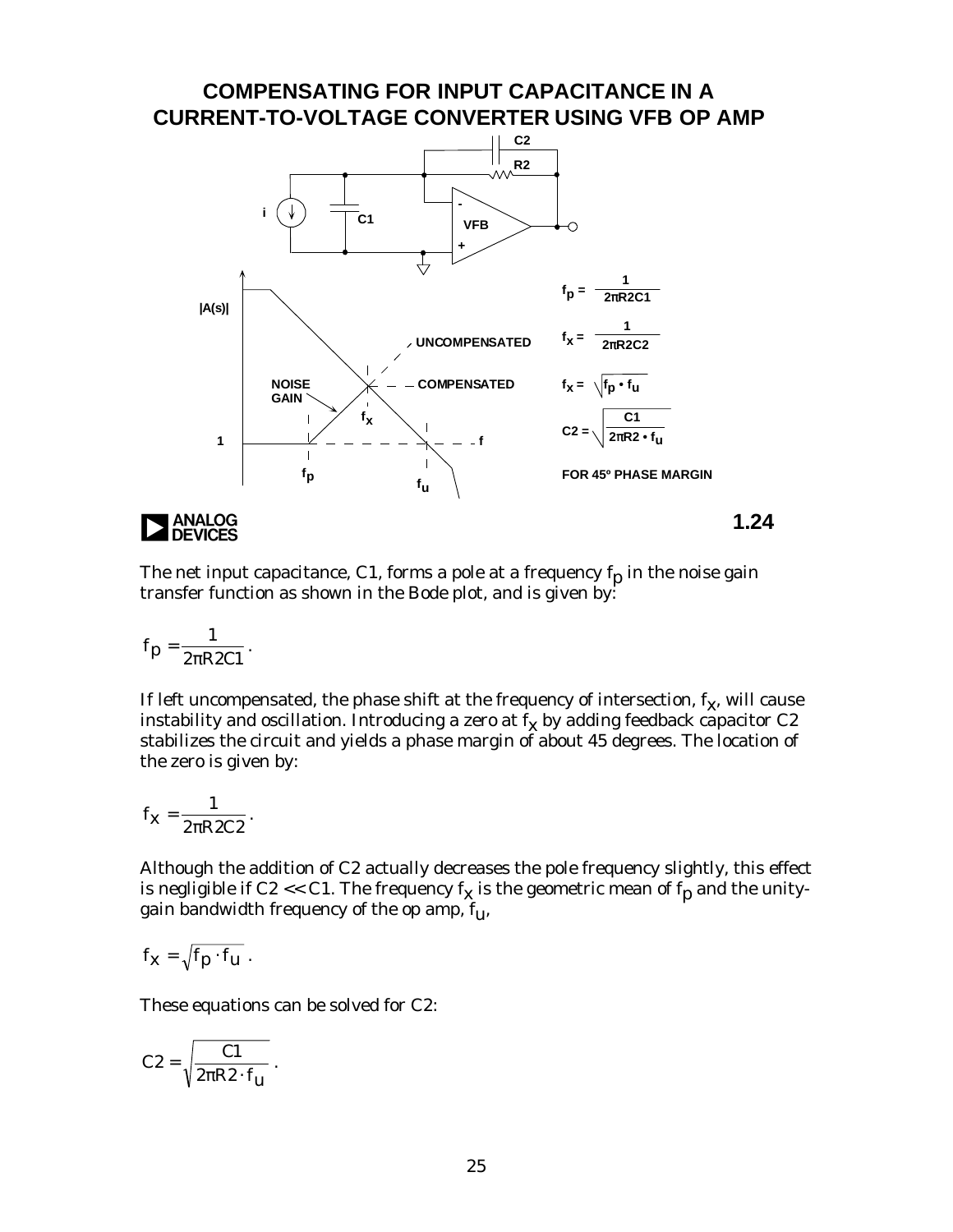This value of C2 will yield a phase margin of about 45 degrees. Increasing the capacitor by a factor of 2 increases the phase margin to about 65 degrees (see References 4 and 5).

In practice, the optimum value of C2 may be optimized experimentally by varying it slightly to optimize the output pulse response.

A similar analysis can be applied to a CFB op amp as shown in Figure 1.25. In this case, however, the low inverting input impedance, Ro, greatly reduces the sensitivity to input capacitance. In fact, an ideal CFB with zero input impedance would be totally insensitive to any amount of input capacitance!

### **COMPENSATING FOR INPUT CAPACITANCE IN A CURRENT-TO-VOLTAGE CONVERTER USING CFB OP AMP**



The pole caused by C1 occurs at a frequency  $f_p$ :

$$
f_p = \frac{1}{2\pi (Ro||R2)Cl} \approx \frac{1}{2\pi RoCl}.
$$

This pole frequency will be generally be much higher than the case for a VFB op amp, and the pole can be ignored completely if it occurs at a frequency greater than the closed-loop bandwidth of the op amp.

We next introduce a compensating zero at the frequency  $\bm{\mathsf{f}_x}$  by inserting the capacitor C2:

$$
f_{\mathbf{X}}=\frac{1}{2\pi R2C2}.
$$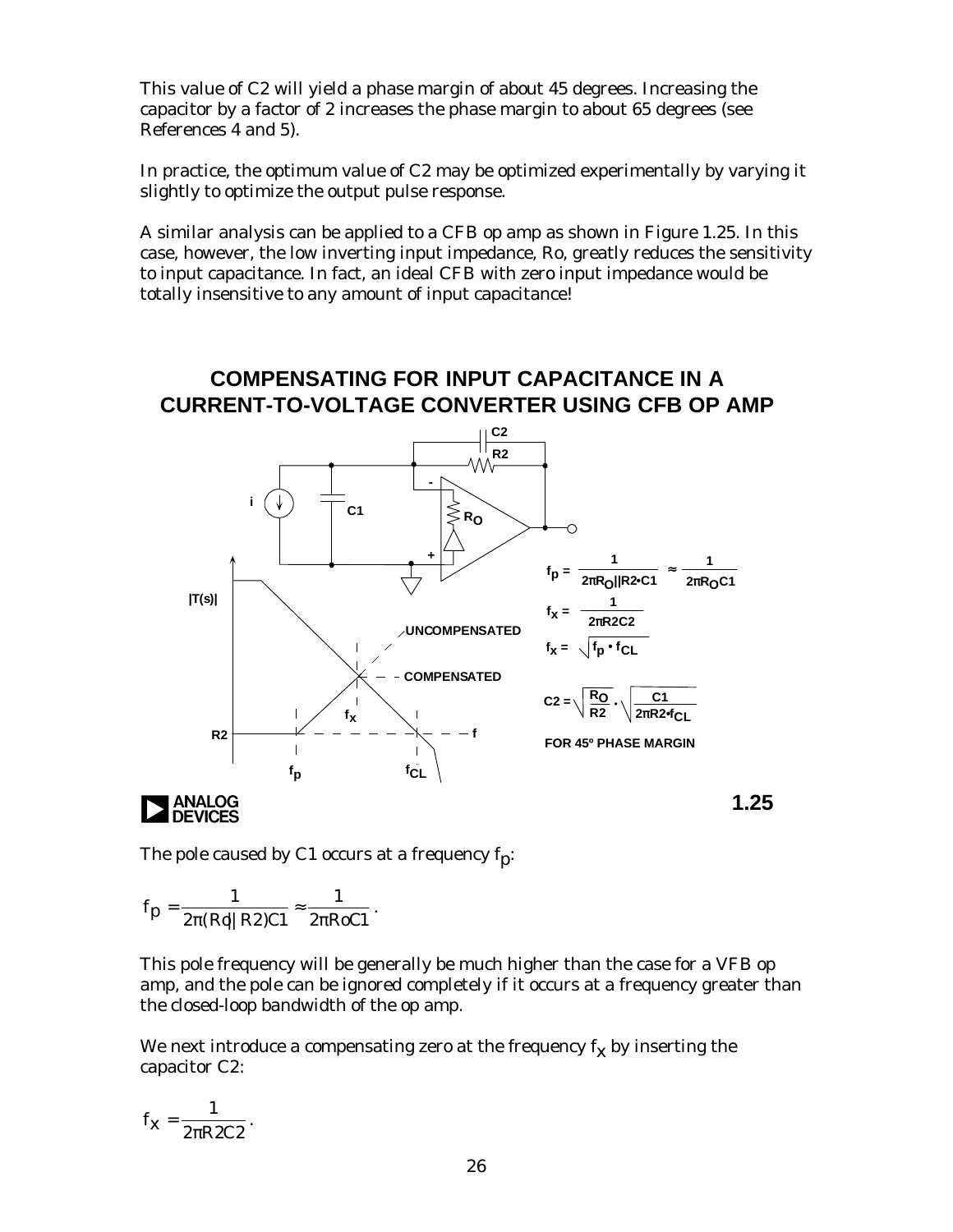As in the case for VFB,  $f_{\bf X}$  is the geometric mean of  $f_{\bf p}$  and  $f_{\bf cl}$ :

$$
f_{\boldsymbol{x}}=\sqrt{f_{\boldsymbol{p}}\cdot f_{\boldsymbol{u}}}\ .
$$

Solving the equations for C2 and rearranging it yields:

$$
C2 = \sqrt{\frac{Ro}{R2}} \cdot \sqrt{\frac{C1}{2\pi R2 \cdot f_{cl}}} \ .
$$

There is a significant advantage in using a CFB op amp in this configuration as can be seen by comparing the similar equation for C2 required for a VFB op amp. If the unity-gain bandwidth product of the VFB is equal to the closed-loop bandwidth of the CFB (at the optimum R2), then the size of the CFB compensation capacitor, C2, is reduced by a factor of  $\sqrt{R2 / Ro}$ .

A comparison in an actual application is shown in Figure 1.26. The full scale output current of the DAC is 4mA, the net capacitance at the inverting input of the op amp is 20pF, and the feedback resistor is 500Ω. In the case of the VFB op amp, the pole due to C1 occurs at 16MHz. A compensating capacitor of 5.6pF is required for 45 degrees of phase margin, and the signal bandwidth is 57MHz.

### **LOW INVERTING INPUT IMPEDANCE OF CFB OP AMP MAKES IT RELATIVELY INSENSITIVE TO INPUT CAPACITANCE WHEN USED AS A CURRENT-TO-VOLTAGE CONVERTER**





For the CFB op amp, however, because of the low inverting input impedance ( $Ro =$ 50Ω), the pole occurs at 160Mhz, the required compensation capacitor is about 1.8pF, and the corresponding signal bandwidth is 176MHz. In actual practice, the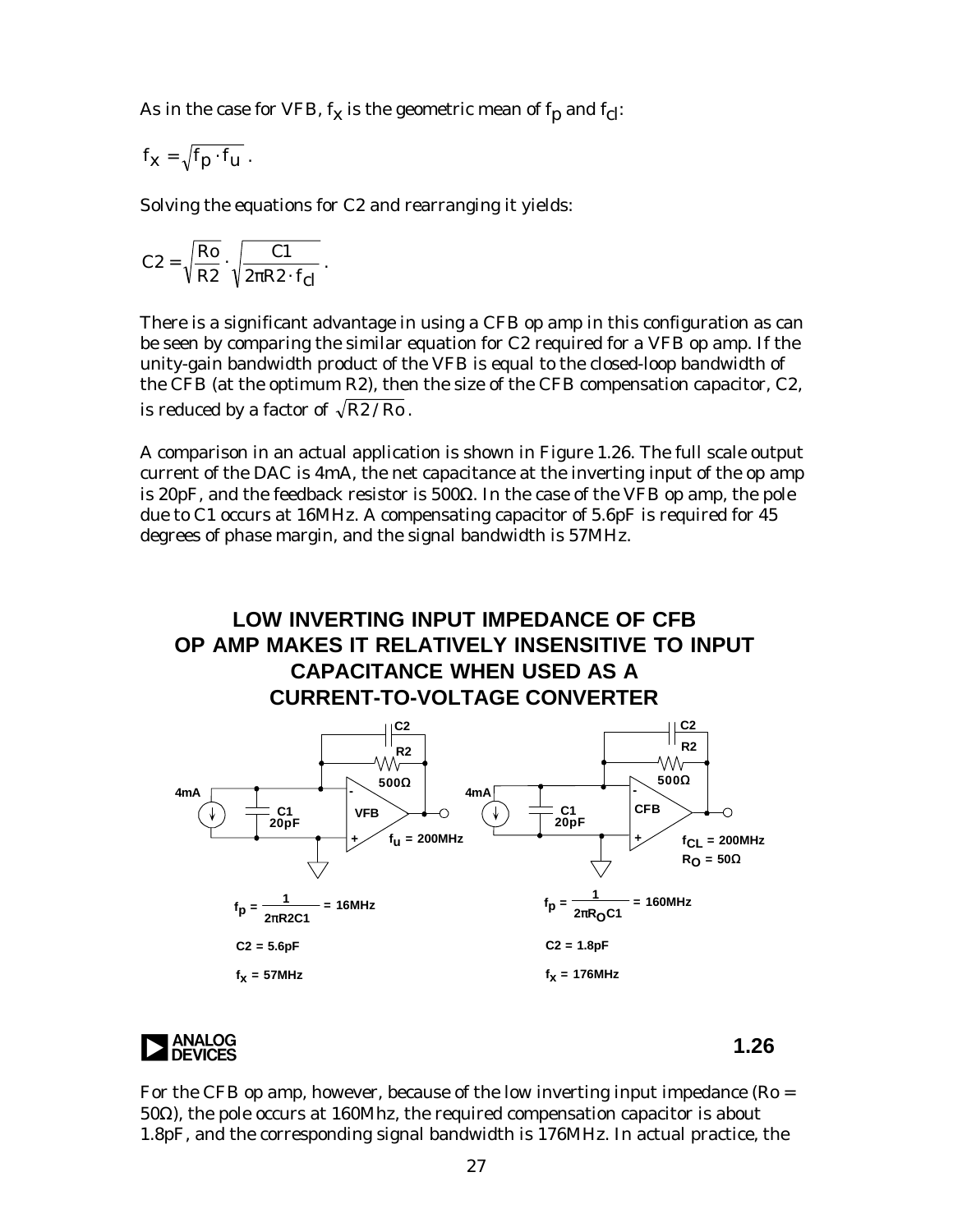pole frequency is so close to the closed-loop bandwidth of the op amp that it could probably be left uncompensated.

It should be noted that a CFB op amp's relative insensitivity to inverting input capacitance is when it is used in the inverting mode. In the non-inverting mode, even a few picofarads of stray capacitance on the inverting input can cause significant gain-peaking and potential instability.

Another advantage of the low inverting input impedance of the CFB op amp is when it is used as an I/V converter to buffer the output of a high speed current output DAC. When a step function current (or DAC switching glitch) is applied to the inverting input of a VFB op amp, it can produce a large voltage transient until the signal can propagate through the op amp to its output and negative feedback is regained. Back-to-back Schottky diodes are often used to limit this voltage swing as shown in Figure 1.27. These diodes must be low capacitance, small geometry devices because their capacitance adds to the total input capacitance.

A CFB op amp, on the other hand, presents a low impedance (Ro) to fast switching currents even before the feedback loop is closed, thereby limiting the voltage excursion without the requirement of the external diodes. This greatly improves the settling time of the I/V converter.

### **LOW INVERTING INPUT IMPEDANCE OF CFB OP AMP HELPS REDUCE AMPLITUDE OF FAST DAC TRANSIENTS**



**\* NOT REQUIRED FOR CFB OP AMP BECAUSE OF LOW INVERTING INPUT IMPEDANCE**



**1.27**

### **NOISE COMPARISONS BETWEEN VFB AND CFB OP AMPS**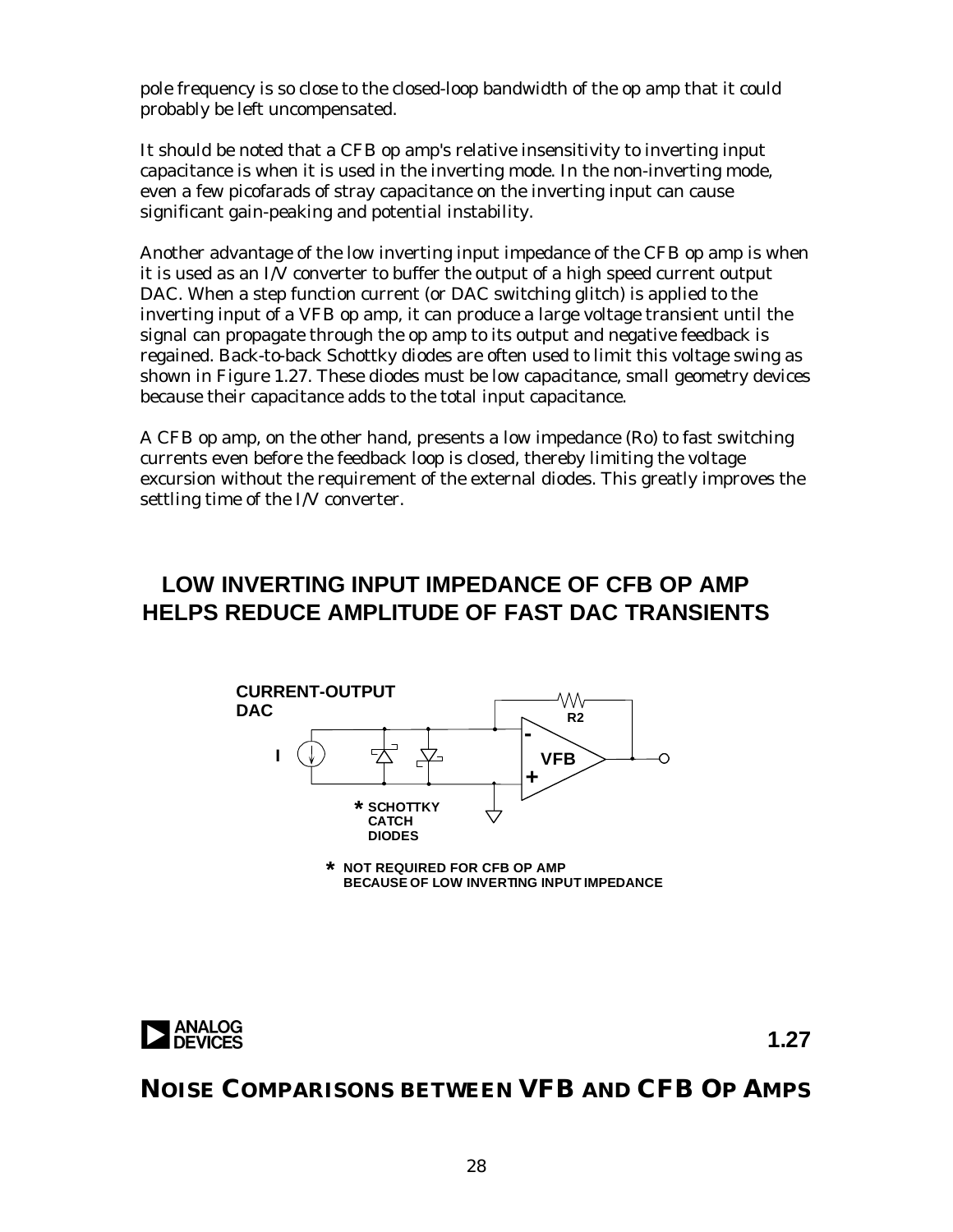Op amp noise has two components: low frequency noise whose spectral density is inversely proportional to the square root of the frequency and white noise at medium and high frequencies. The low-frequency noise is known as 1/f noise (the noise *power* obeys a 1/f law - the noise voltage or noise current is proportional to  $1/\sqrt{f}$ . The frequency at which the 1/f noise spectral density equals the white noise is known as the "1/f Corner Frequency" and is a figure of merit for the op amp, with the low values indicating better performance. Values of 1/f corner frequency vary from a few Hz for the most modern low noise low frequency amplifiers to several hundreds, or even thousands of Hz for high-speed op amps.

In most applications of high speed op amps, it is the total output rms noise that is generally of interest. Because of the high bandwidths, the chief contributor to the output rms noise is the white noise, and that of the 1/f noise is negligible.

In order to better understand the effects of noise in high speed op amps, we use the classical noise model shown in Figure 1.28. This diagram identifies all possible white noise sources, including the external noise in the source and the feedback resistors. The equation allows you to calculate the total output rms noise over the closed-loop bandwidth of the amplifier. This formula works quite well when the frequency response of the op amp is relatively flat. If there is more than a few dB of high frequency peaking, however, the actual noise will be greater than the predicted because the contribution over the last octave before the 3db cutoff frequency will dominate. In most applications, the op amp feedback network is designed so that the bandwidth is relatively flat, and the formula provides a good estimate. Note that BW in the equation is the equivalent noise bandwidth which, for a single-pole system, is obtained by multiplying the closed-loop bandwidth by 1.57.





$$
V_{ON} = \sqrt{BW} \sqrt{I_{n}^2 R_{2}^2 + I_{n+}^2 R_{P}^2} \left[1 + \frac{R_{2}}{R_{1}}\right]^2 + V_{n}^2 \left[1 + \frac{R_{2}}{R_{1}}\right]^2 + 4kTR_{2} + 4kTR_{1} \left[\frac{R_{2}}{R_{1}}\right]^2 + 4kTR_{P} \left[1 + \frac{R_{2}}{R_{1}}\right]^2
$$

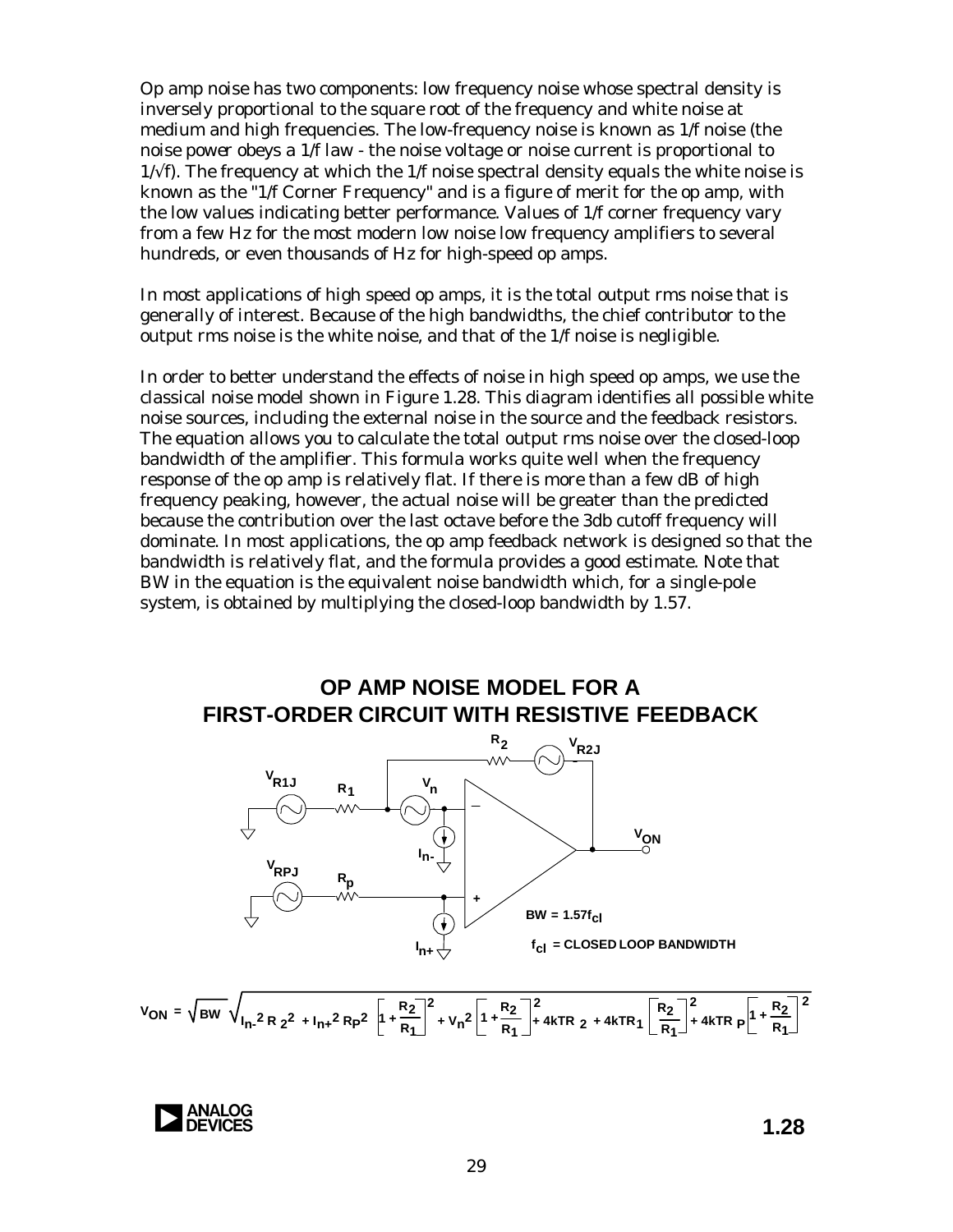Figure 1.29 shows a table which indicates how the individual noise contributors are referred to the output. After calculating the individual noise spectral densities in this table, they can be squared, added, and then the square root of the sum of the squares yields the RSS value of the output noise spectral density since all the sources are uncorrelated. This value is multiplied by the square root of the noise bandwidth (noise bandwidth = closed-loop bandwidth multiplied by a correction factor of 1.57) to obtain the final value for the output rms noise.

### **REFERRING ALL NOISE SOURCES TO THE OUTPUT**

| <b>NOISE SOURCE EXPRESSED AS</b><br>A VOLTAGE                           | <b>MULTIPLY BY THIS FACTOR TO REFER</b><br>TO THE OP AMP OUTPUT |  |  |
|-------------------------------------------------------------------------|-----------------------------------------------------------------|--|--|
| Johnson Noise in Rp:<br>$\sqrt{4kTRp}$                                  | Noise Gain = $1+\frac{R2}{R}$<br>R <sub>1</sub>                 |  |  |
| <b>Non-Inverting Input Current Noise</b><br>Flowing in R <sub>p</sub> : | Noise Gain = $1+\frac{R2}{R1}$                                  |  |  |
| $I_{n+}R_p$                                                             |                                                                 |  |  |
| <b>Input Voltage Noise:</b>                                             | Noise Gain = $1+\frac{R2}{R1}$                                  |  |  |
|                                                                         |                                                                 |  |  |
| <b>Johnson Noise in R1:</b>                                             | -R2/R1 (Gain from input of R1 to Output)                        |  |  |
| $\sqrt{4kTR1}$                                                          |                                                                 |  |  |
| Johnson Noise in R2:                                                    |                                                                 |  |  |
| $\sqrt{4kTR2}$                                                          | 1                                                               |  |  |
| <b>Inverting Input Current Noise</b><br><b>Flowing in R2:</b>           | 1                                                               |  |  |
| $I_n$ <sub>-</sub> R <sub>2</sub>                                       |                                                                 |  |  |

**1.29**<br>a **1.29**<br>**1.29** 

Typical high speed op amps with bandwidths greater than 150MHz or so, and bipolar input stages have input voltage noises ranging from about 2 to  $20nV/\sqrt{Hz}$ . To put voltage noise in perspective, let's look at the Johnson noise spectral density of a resistor:

 $v_n = \sqrt{4kTR \cdot BW}$ ,

where k is Boltzmann's constant, T is the absolute temperature, R is the resistor value, and BW is the equivalent noise bandwidth of interest. (The equivalent noise bandwidth of a single-pole system is 1.57 times the 3dB frequency). Using the formula, a 100Ω resistor has a noise density of 1.3nV/√Hz, and a 1000Ω resistor about  $4nV/\sqrt{Hz}$  (values are at room temperature: 27°C, or 300K).

The base-emitter in a bipolar transistor has an equivalent noise voltage source which is due to the "shot noise" of the collector current flowing in the transistor's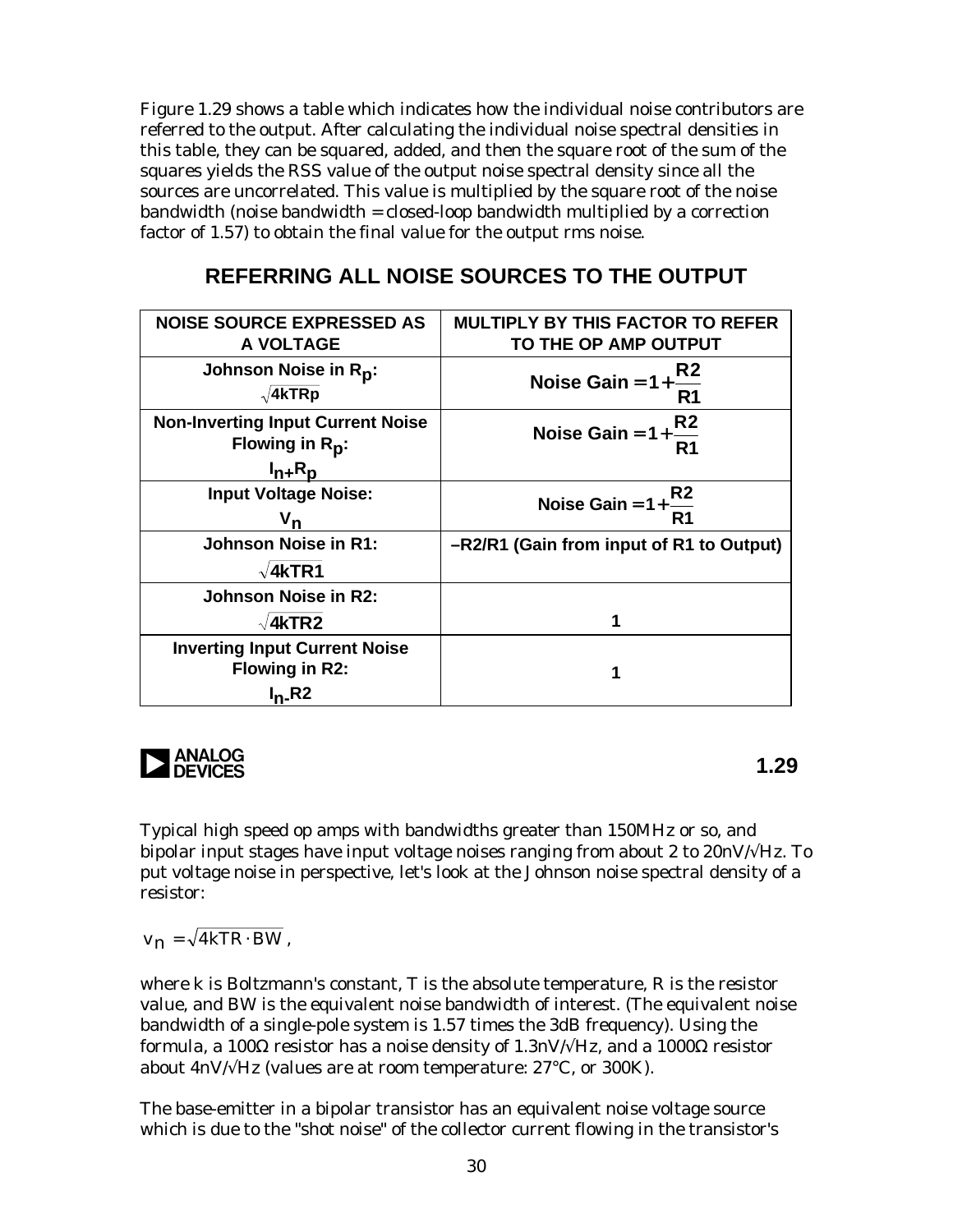(noiseless) incremental emitter resistance,  $r_{e}$ . The current noise is proportional to the square root of the collector current, Ic. The emitter resistance, on the other hand, is inversely proportional to the collector current, so *the shot-noise voltage is inversely proportional to the square root of the collector current*. (Reference 5, Section 9).

Voltage noise in FET-input op amps tends to be larger than for bipolar ones, but current noise is extremely low (generally only a few tens of  $fA/\sqrt{Hz}$ ) because of the low input bias currents. However, FET-inputs are not generally required for op amp applications requiring bandwidths greater than 100MHz.

Op amps also have input current noise on each input. For high-speed FET-input op amps, the gate currents are so low that input current noise is almost always negligible (measured in  $fA/\sqrt{Hz}$ ).

For a VFB op amp, the inverting and non-inverting input current noise are typically equal, and almost always uncorrelated. Typical values for wideband VFB op amps range from 0.5pA/ $\forall$ Hz to 5pA/ $\forall$ Hz. The input current noise of a bipolar input stage is increased when input bias-current cancellation generators are added, because their current noise is not correlated, and therefore adds (in an RSS manner) to the intrinsic current noise of the bipolar stage.

The input voltage noise in CFB op amps tends to be lower than for VFB op amps having the same approximate bandwidth. This is because the input stage in a CFB op amp is usually operated at a higher current, thereby reducing the emitter resistance and hence the voltage noise. Typical values for CFB op amps range from about 1 to  $5nV/\sqrt{Hz}$ .

The input current noise of CFB op amps tends to be larger than for VFB op amps because of the generally higher bias current levels. The inverting and non-inverting current noise of a CFB is usually different because of the unique input architecture, and are specified separately. In most cases, the inverting input current noise is the larger of the two. Typical input current noise for CFB op amps ranges from 5 to  $40pA/\sqrt{Hz}$ .

The general principle of noise calculation is that uncorrelated noise sources add in a root-sum-squares manner, which means that if a noise source has a contribution to the output noise of a system which is less than 20% of the amplitude of the noise from other noise source in the system, then its contribution to the total system noise will be less than 2% of the total, and that noise source can almost invariably be ignored - in many cases, noise sources smaller than 33% of the largest can be ignored. This can simplify the calculations using the formula, assuming the correct decisions are made regarding the sources to be included and those to be neglected.

The sources which dominate the output noise are highly dependent on the closedloop gain of the op amp. Notice that for high values of closed loop gain, the op amp voltage noise will tend be the chief contributor to the output noise. At low gains, the effects of the input current noise must also be considered, and may dominate, especially in the case of a CFB op amp.

Feedforward/feedback resistors in high speed op amp circuits may range from less than 100Ω to more than 1kΩ, so it is difficult to generalize about their contribution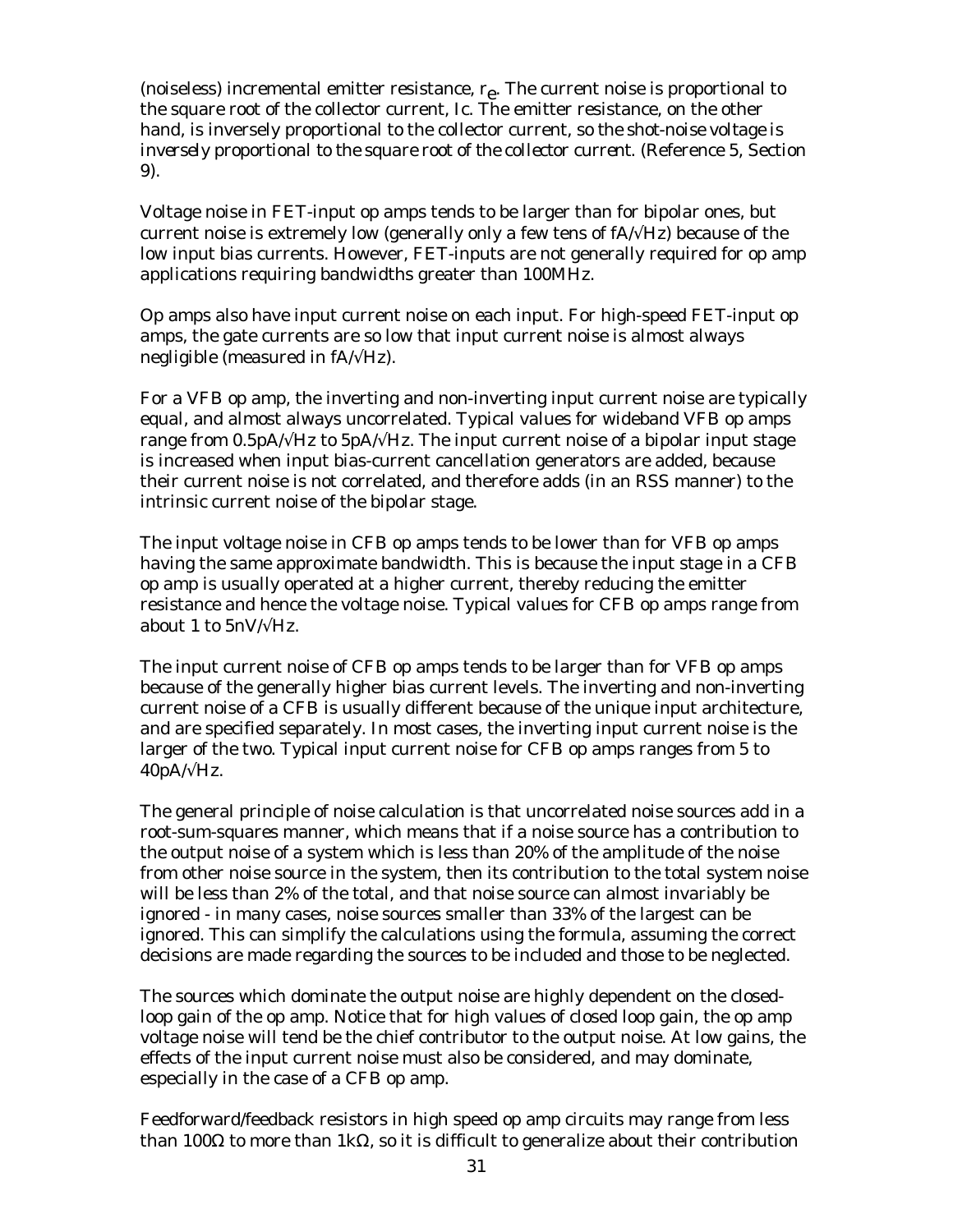to the total output noise without knowing the specific values and the closed loop gain. The best way to make the calculations is to write a simple computer program which performs the calculations automatically and include all noise sources. In most high speed applications, the source impedance noise can be neglected for source impedances of 100Ω or less.

Figure 1.30 shows an example calculation of total output noise for the AD8011 (300MHz, 1mA) CFB op amp. All six possible sources are included in the calculation. The appropriate multiplying factors which reflect the sources to the output are also shown on the diagram. For G=2, the close-loop bandwidth of the AD8011 is 180MHz. The correction factor of 1.57 in the final calculation converts this singlepole bandwidth into the circuits equivalent noise bandwidth.



### **AD8011 OUTPUT NOISE ANALYSIS**

In communications applications, it is common to specify the *noise figure* (NF) of an amplifier. Figure 1.31 shows the definition. NF is the ratio of the total integrated output noise from all sources to the total output noise which would result if the op amp were "noiseless" (this noise would be that of the source resistance multiplied by the gain of the op amp using the closed-loop bandwidth of the op amp to make the calculation). Noise figure is expressed in dB. The value of the source resistance must be specified, and in most RF systems, it is 50Ω. Noise figure is useful in communications receiver design, since it can be used to measure the decrease in signal-to-noise ratio. For instance, an amplifier with a noise figure of 10dB following a stage with a signal-to-noise ratio of 50dB reduces the signal-to-noise ratio to 40dB.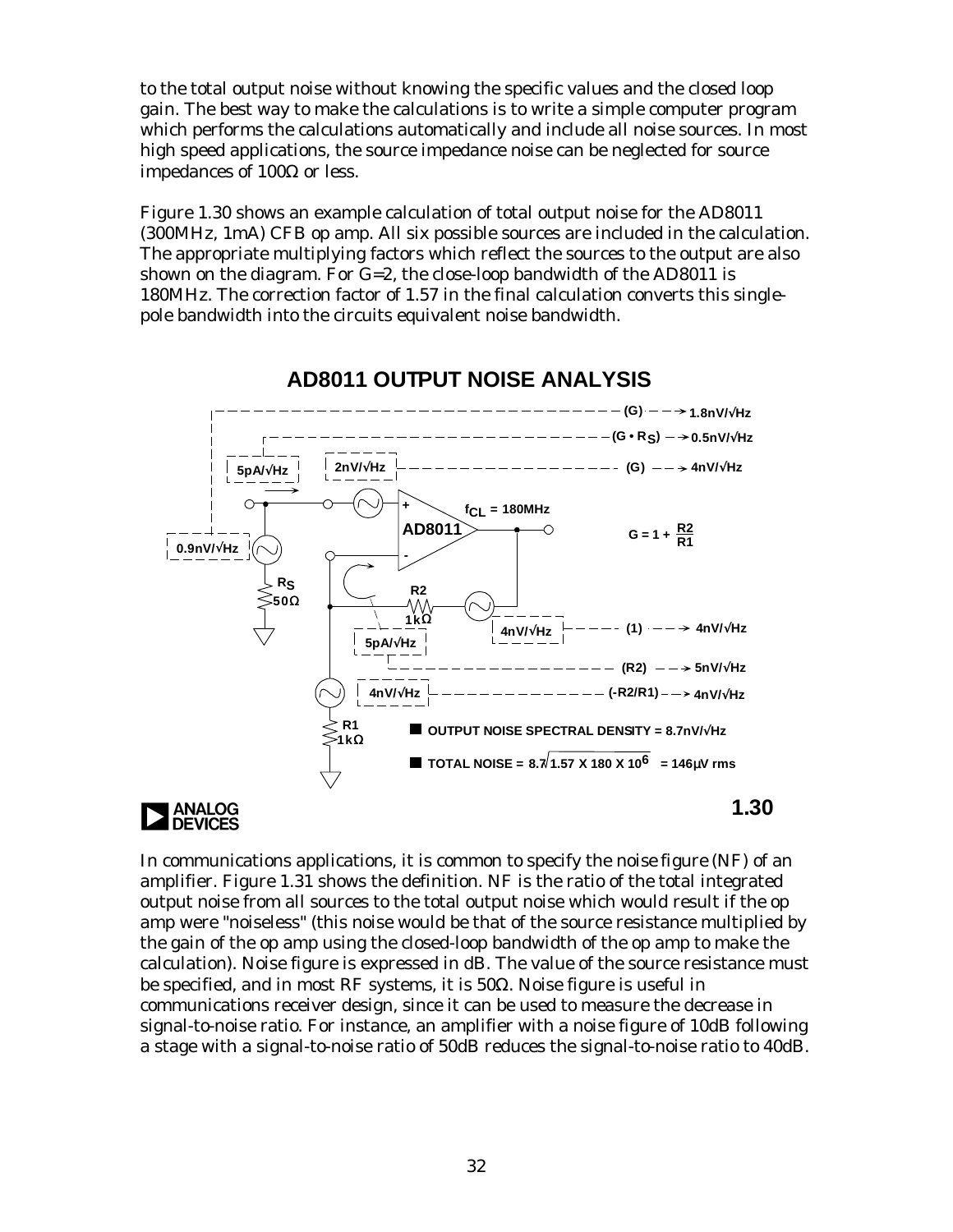#### **NOISE FIGURE OF AN OP AMP**



# **1.31** and the set of the set of the set of the set of the set of the set of the set of the set of the set of the set of the set of the set of the set of the set of the set of the set of the set of the set of the set of th

The ratio is commonly expressed in dB and is useful in signal chain analysis. In the previous example, the total output voltage noise was 8.7nV/√Hz. Integrated over the closed loop bandwidth of the op amp (180MHz), this yielded an output noise of 146 $\mu$ V rms. The noise of the 50 $\Omega$  source resistance is 0.9nV/ $\sqrt{Hz}$ . If the op amp were noiseless (with noiseless feedback resistors), this noise would appear at the output multiplied by the noise gain (G=2) of the op amp, or 1.8nV/ $\forall$ Hz. The total output rms noise just due to the source resistor integrated over the same bandwidth is 30.3µV rms. The noise figure is calculated as:

NF = 
$$
20 \log_{10} \left( \frac{146}{30.3} \right) = 13.7 \text{dB}
$$
.

The same result can be obtained by working with spectral densities, since the bandwidths used for the integration are the same and cancel each other in the equation.

$$
NF = 20 \log_{10} \left( \frac{8.7}{1.8} \right) = 13.7 \text{dB}.
$$
  
**HIGH SPECD OP AMP NOISE SUMMARY**

■ Voltage Feedback Op Amps:

- u **Voltage Noise: 2 to 20nV/**√**Hz**
- u **Current Noise: 0.5 to 5pA/**√**Hz**
- Current Feedback Op Amps: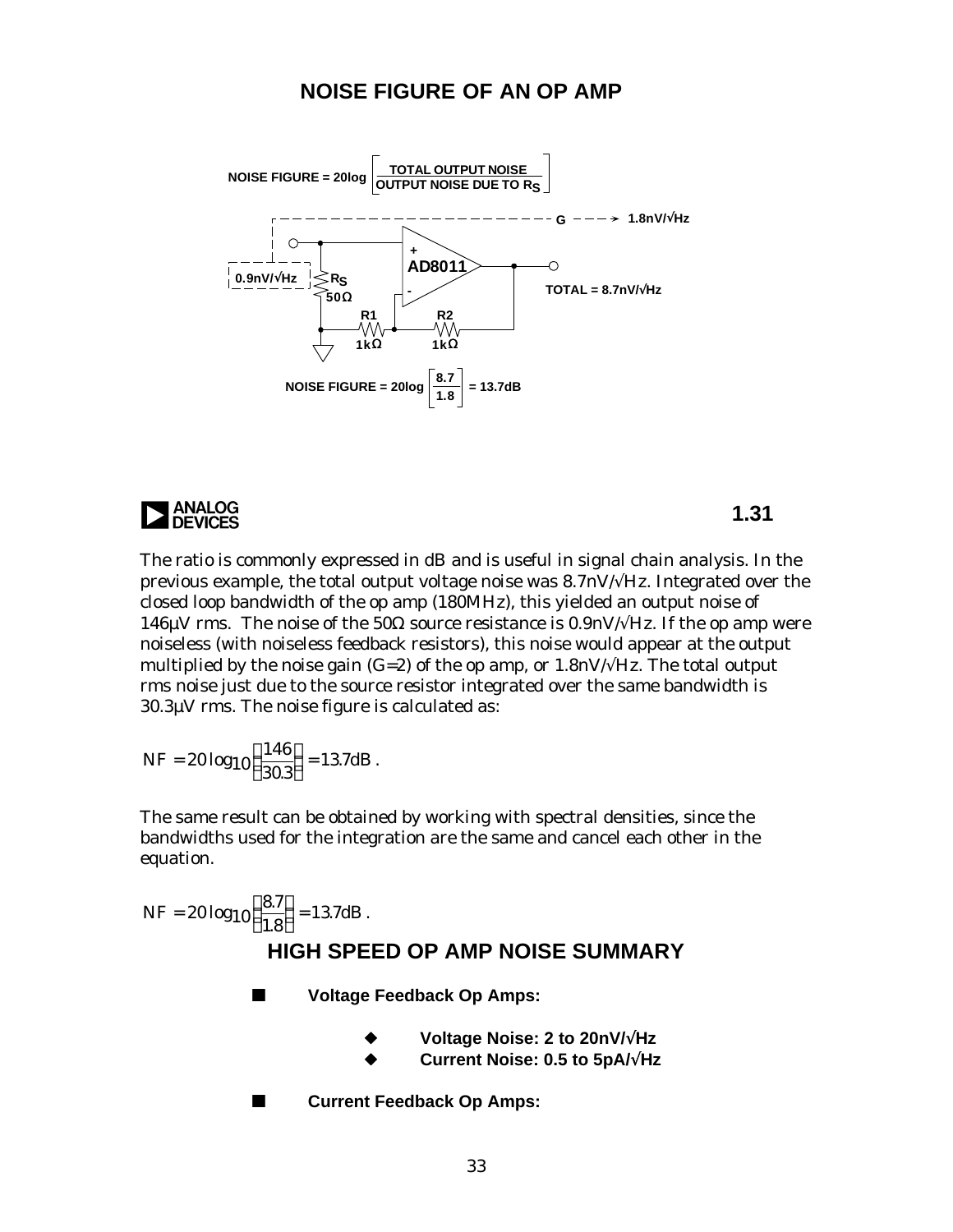- u **Voltage Noise: 1 to 5nV/**√**Hz**
- u **Current Noise: 5 to 40pA/**√**Hz**
- n **Noise Contribution from Source Negligible if < 100**Ω
- Voltage Noise Usually Dominates at High Gains
- Reflect Noise Sources to Output and Combine (RSS)
- **EXECUTE:** Errors Will Result if there is Significant **High Frequency Peaking**

**ANALOG**<br>**DEVICES** 

**1.32**

### **DC CHARACTERISTICS OF HIGH SPEED OP AMPS**

High speed op amps are optimized for bandwidth and settling time, not for precision DC characteristics as found in lower frequency op amps such as the industry standard OP27. In spite of this, however, high speed op amps do have reasonably good DC performance. The model shown in Figure 1.33 shows how to reflect the input offset voltage and the offset currents to the output.



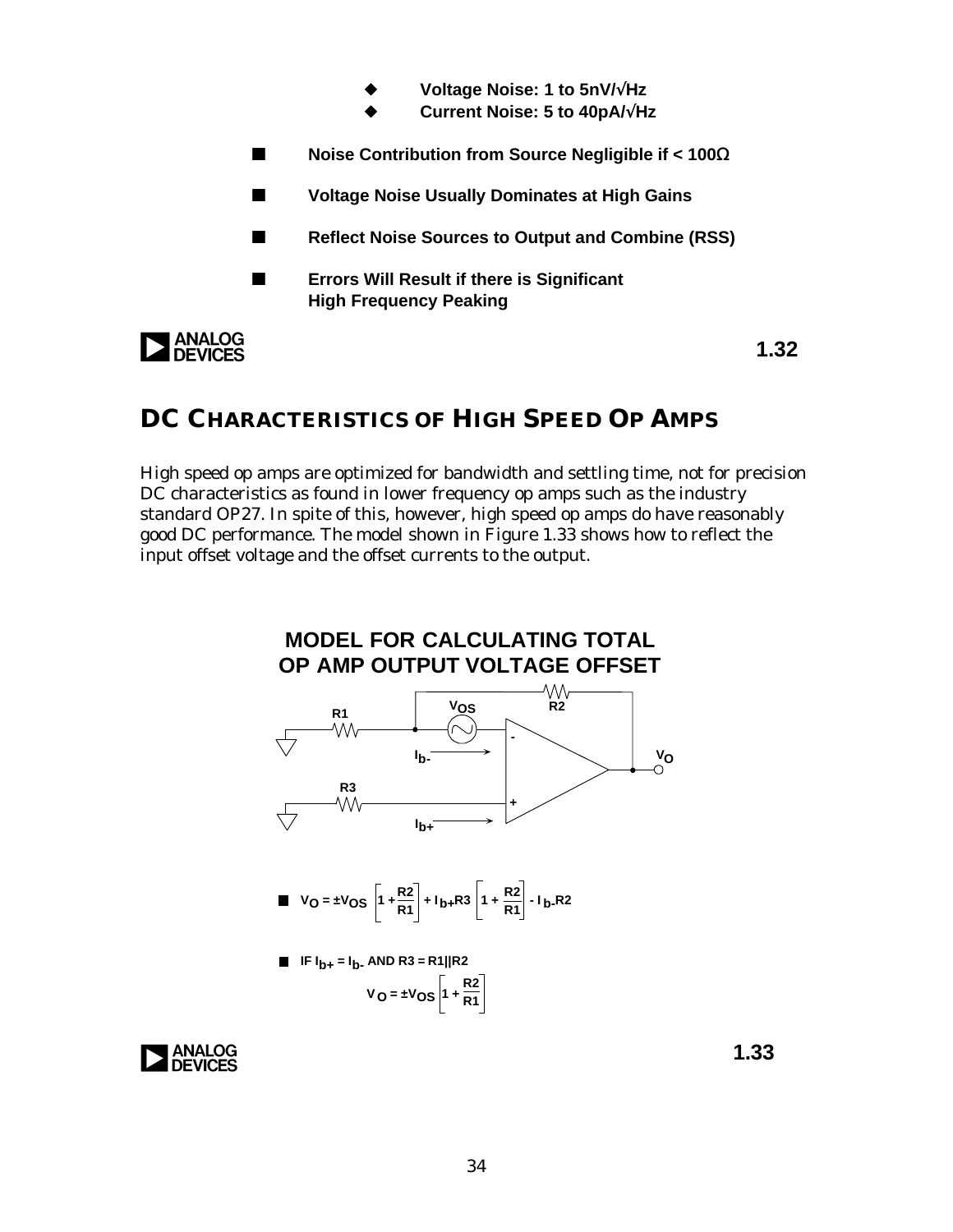Input offset voltages of high speed bipolar input op amps are rarely trimmed, since offset voltage matching of the input stage is excellent, typically ranging from 1 to 3mV, with offset temperature coefficients of 5 to 15µV/°C.

Input bias currents on VFB op amps (with no input bias current compensation circuits) are approximately equal for  $(+)$  and  $(-)$  inputs, and can range from 1 to 5 $\mu$ A. The output offset voltage due to the input bias currents can be nulled by making the effective source resistance, R3, equal to the parallel combination of R1 and R2.

This scheme will not work, however, with bias-current compensated VFB op amps which have additional current generators on their inputs. In this case, the net input bias currents are not necessarily equal or of the same polarity. Op amps designed for rail-to-rail input operation (parallel PNP and NPN differential stages as described later in this section) have bias currents which are also a function of the commonmode input voltage. External bias current cancellation schemes are ineffective with these op amps also. It should be noted, however, that it is often desirable to match the source impedance seen by the  $(+)$  and  $(-)$  inputs of VFB op amps to minimize distortion.

CFB op amps generally have unequal and uncorrelated input bias currents because the (+) and (–) inputs have completely different architectures. For this reason, external bias current cancellation schemes are also ineffective. CFB input bias currents range from 5 to 15µA, being generally higher at the inverting input

### **OUTPUT OFFSET VOLTAGE SUMMARY**

**High Speed Bipolar Op Amp Input Offset Voltage:** 

- u **Ranges from 1 to 3mV for VFB and CFB**
- u **Offset TC Ranges from 5 to 15µV/°C**
- High Speed Bipolar Op Amp Input Bias Current:
	- For VFB Ranges from 1 to 5µA
	- For CFB Ranges from 5 to 15µA
- **Bias Current Cancellation Doesn't Work for:** 
	- **Bias Current Compensated Op Amps**
	- ◆ Current Feedback Op Amps



**1.34**

## **PSRR CHARACTERISTICS OF HIGH SPEED OP AMPS**

As with most op amps, the power supply rejection ratio (PSRR) of high speed op amps falls off rapidly at higher frequencies. Figure 1.35 shows the PSRR for the AD8011 CFB 300MHz CFB op amp. Notice that at DC, the PSRR is nearly 60dB, however, at 10MHz, it falls to only 20dB, indicating the need for excellent external LF and HF decoupling. These numbers are fairly typical of most high speed VFB or CFB op amps, although the DC PSRR may range from 55 to 80dB depending on the op amp.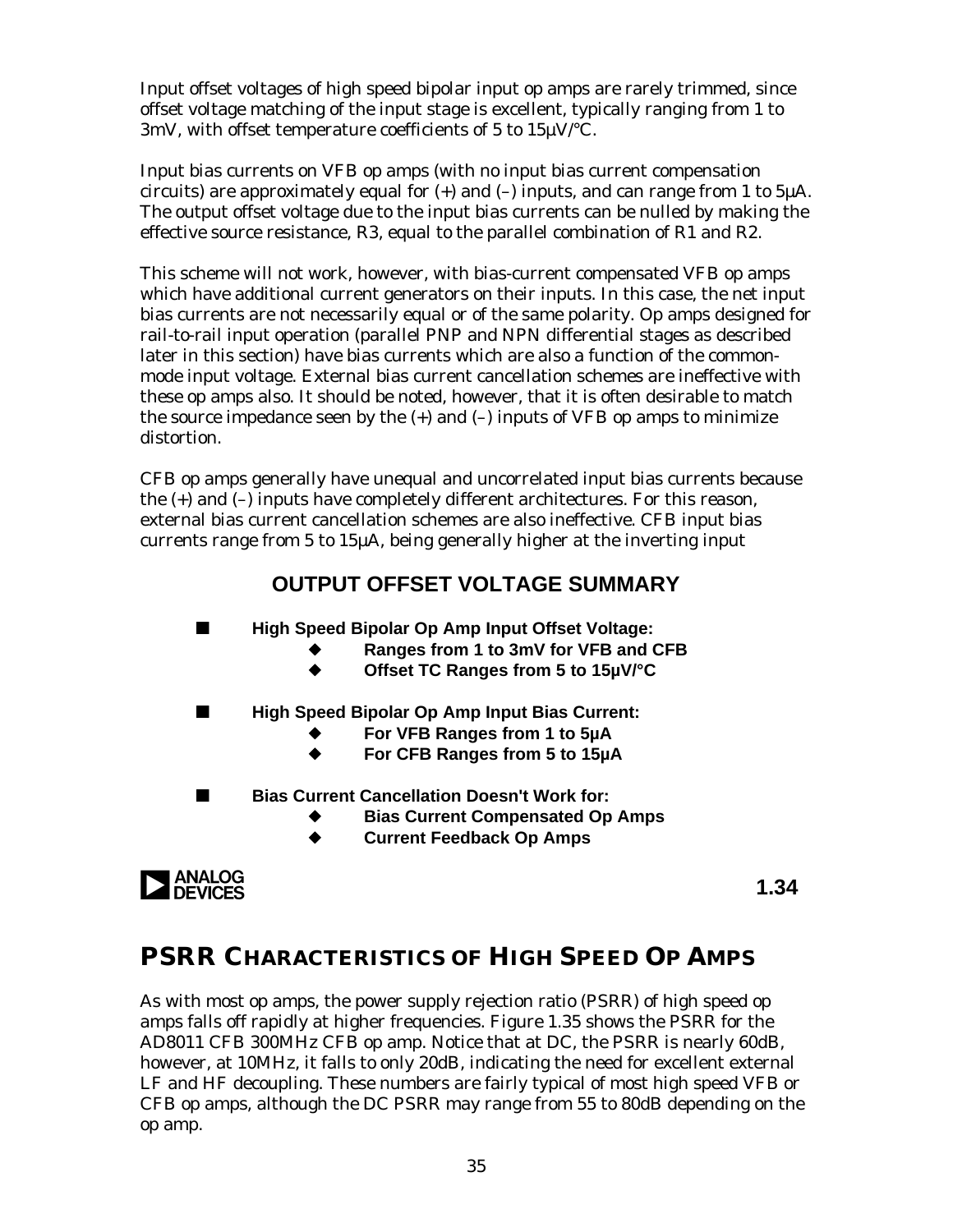### **AD8011 POWER SUPPLY REJECTION RATIO**





The power pins of op amps must be decoupled directly to a large-area ground plane with capacitors which have minimal lead length. It is generally recommended that a low-inductance ceramic surface mount capacitor  $(0.01\text{µF}$  to  $0.1\text{µF})$  be used for the high frequency noise. The lower frequency noise can be decoupled with lowinductance tantalum electrolytic capacitors (1 to 10µF).